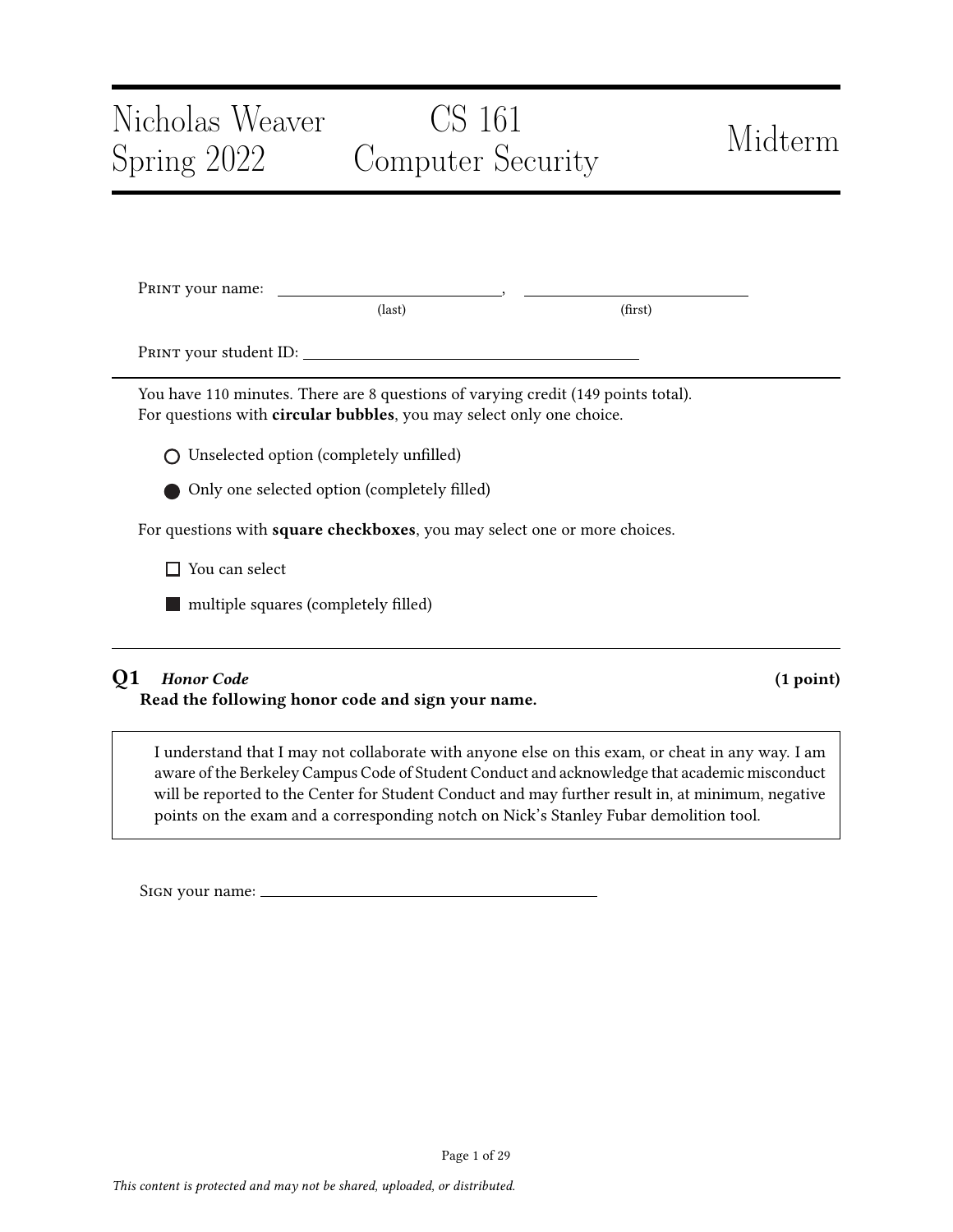# $Q2$  True/false (30 point)

Each true/false is worth 2 points.

Q2.1 True or False: In a big-endian system, consecutive bytes are written from high to low addresses, rather than from low to high addresses.



Solution: False. Endianness doesn't affect the direction in which consecutive bytes are written. Consecutive bytes are always written from low to high addresses, regardless of endianness.

Q2.2 True or False: It's impossible to reseed a secure PRNG with an input that would cause it to lose entropy.



TRUE **CONSTRUE** 

Solution: True. Reseeding must not reduce the amount of entropy in the PRNG's state, only increase it.

Q2.3 True or False: If an attacker compromises the internal state of a secure PRNG, and then the PRNG is reseeded with a high-entropy input that the attacker doesn't know, the attacker is no longer able to predict future outputs of the PRNG.



 $T_{\text{RUE}}$   $\bigcap$   $F_{\text{ALSE}}$ 

Solution: True. Reseeding the PRNG incorporates additional entropy, which the attacker doesn't know, even if they previously compromised the PRNG's internal state.

Q2.4 True or False: Using a memory safe language is the only way to defend against all serialization vulnerabilities.

O TRUE **FALSE** 



Solution: False. Memory-safe language defend against memory safety vulnerabilities, which are not exactly the same as serialization vulnerabilities. Log4J is in Java, which is considered a memory safe language.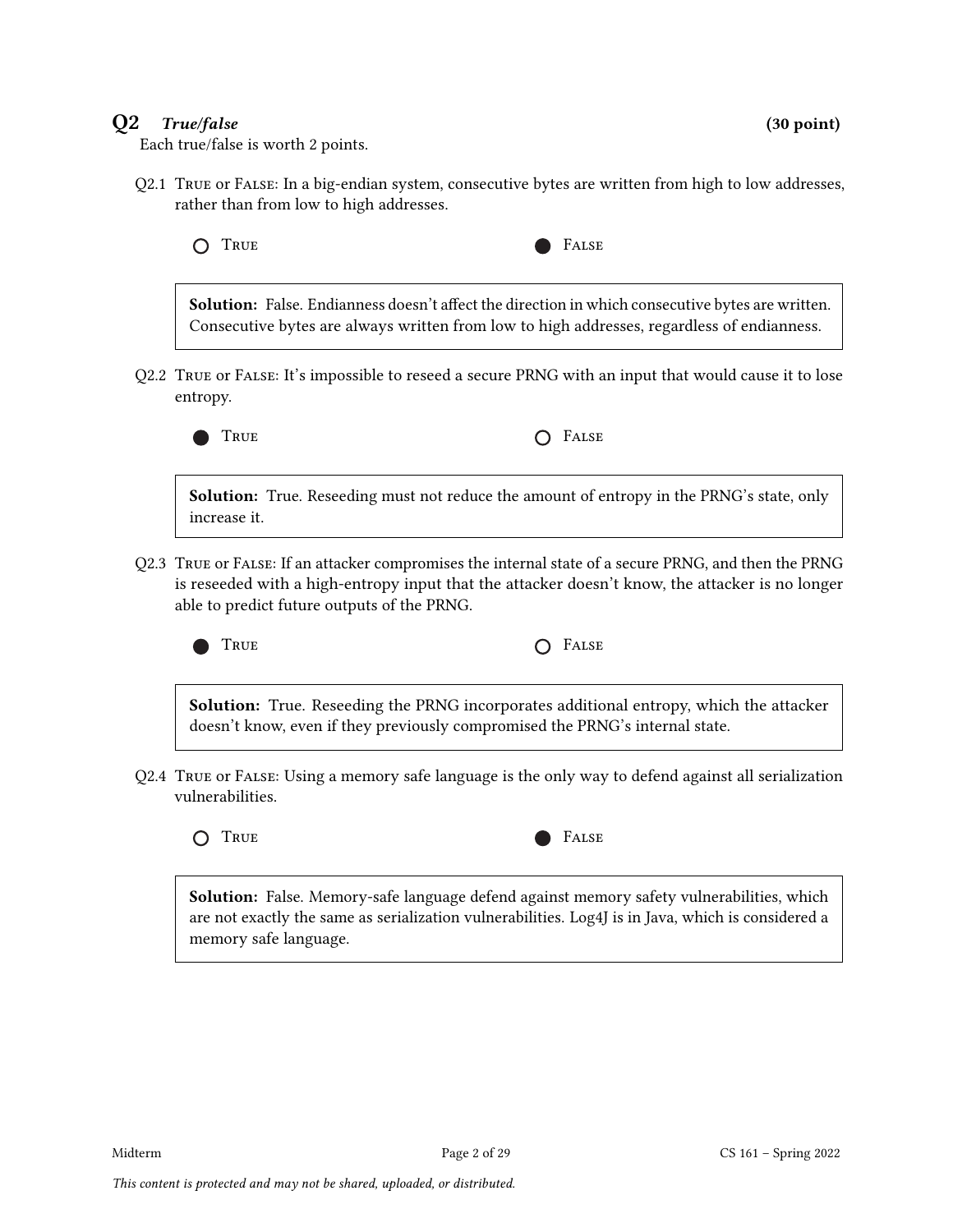Q2.5 Consider the following symmetric encryption scheme for encrypting and decrypting messages:  $Enc(K, M) = M^K$ , and  $Dec(K, C) = C^{\frac{1}{K}}$ . Assume that the key K, message M, and ciphertext C are positive integers.

True or False: This scheme is IND-CPA secure.

O TRUE **FALSE** 

Solution: False. There's no randomness, so this scheme is deterministic, and by definition, deterministic schemes are not IND-CPA secure.

Q2.6  $\overline{\ }$  True or F $\overline{A}$ Lase: In Diffie-Hellman, an attacker who sees  $g^a \bmod p$  and  $b$  has enough information to learn the shared secret.



Q2.7 True or False: A secure block cipher will always map the same input to multiple outputs, since passing the same plaintext through a block cipher will yield different ciphertexts.



**Solution:** False. An *n*-bit block cipher is a random permutation that maps each of the  $2^n$ inputs to exactly one of the  $2^n$  outputs, uniquely. It is a bijective function.

Q2.8 EvanBot designs a new variant of Diffie-Hellman that requires a second public parameter  $g_2$ . EvanBot's scheme is secure using any constant, but everyone must use the same constant. TRUE OF FALSE: EvanBot should explain to everyone how  $g_2$  is generated.



Solution: True. This is the idea behind nothing-up-my-sleeve numbers. Explaining how a constant was generated allows users of the system to trust that the number doesn't contain a backdoor.

For example, using a random-looking number like 10928842 might make users suspicious that EvanBot has inserted some secret backdoor into the algorithm. Using a constant with obvious significance like 12345678 makes it less likely that it was chosen to exploit a weakness in the algorithm.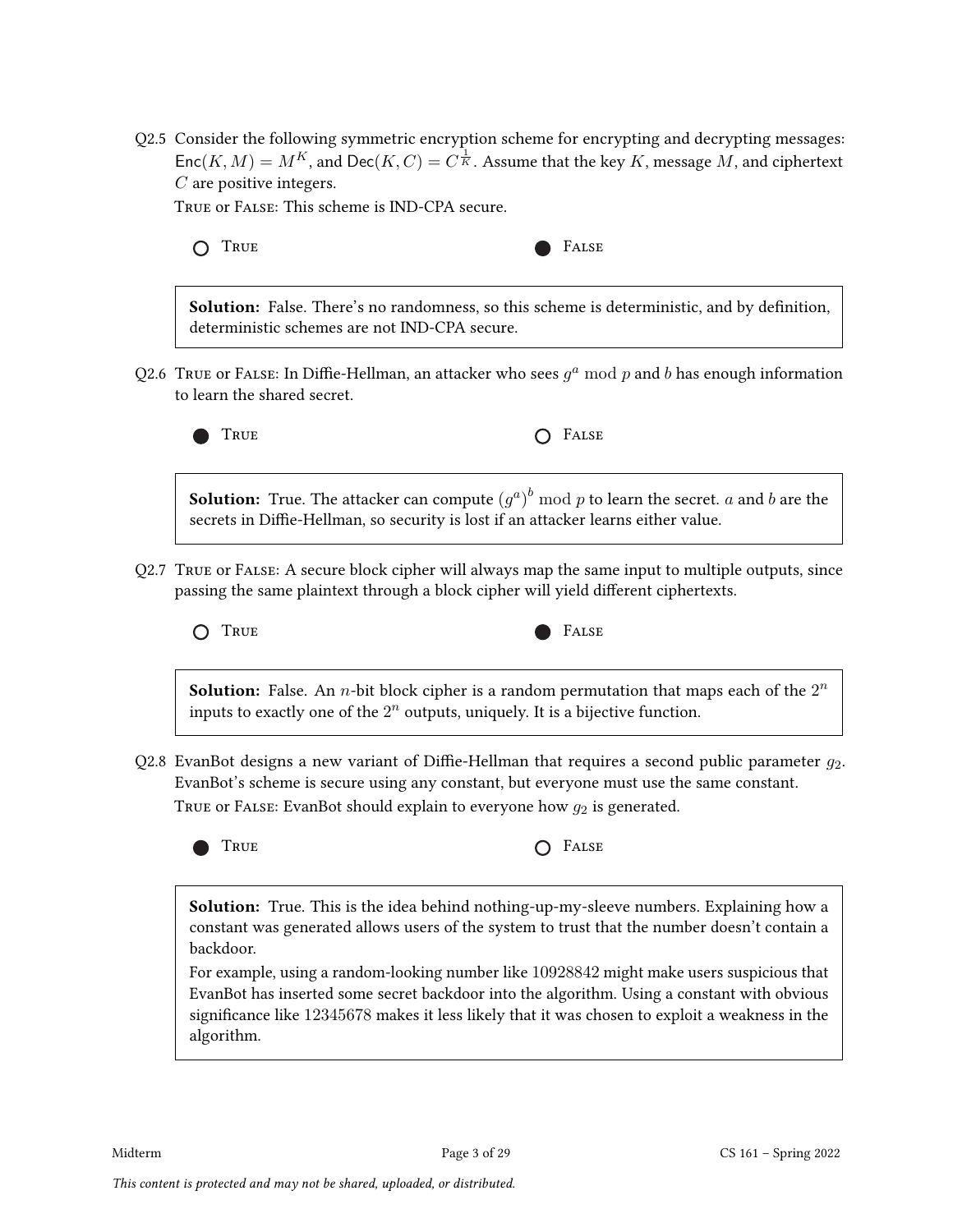Q2.9 During a rocket launch, the launch mechanism depends on the precise positioning of the Earth and the local weather at launch time.

True or False: A possible communications delay between a weather beacon located on the ground and the rocket launch mechanism may present a time-of-check-to-time-of-use issue.



**Solution:** True. The delay might allow an attacker to change the state of the system between when a message is sent from the ground and when the message arrives at the rocket mechanism. In general, any delay in the system could present a potential TOCTTOU vulnerability.

Q2.10 Consider a modification to the one-time pad scheme for encrypting a fixed-size message  $M$  using a secret key  $K$  and initialization vector  $IV$ , as described by the following algorithm:

 $C = (IV, K \oplus M \oplus \text{SHA-256}(IV))$ 

TRUE OF FALSE: If we choose a unique, random  $IV$  each time we encrypt a message, then this scheme is IND-CPA secure even when we reuse a key K.

O TRUE **FALSE** 

Solution: False. Since the attacker knows the initialization vector (it's directly included in the ciphertext), the attacker can just reverse the XOR of SHA-256( $IV \mid M$ )) to rederive the original OTP ciphertext, which effectively reduces this to OTP, which is not IND-CPA secure.

Q2.11 True or False: Defense in depth is recommended when protecting legacy C code from memory safety vulnerabilities.



TRUE **COLLECTED COLLECTED COLLECTED** 

Solution: True. If we're dealing with a legacy C codebase, we can't rewrite the code in a memory safe language, meaning that we want to enable all memory safety protections we have access to (e.g. ASLR, canaries, etc.). This is defense in depth.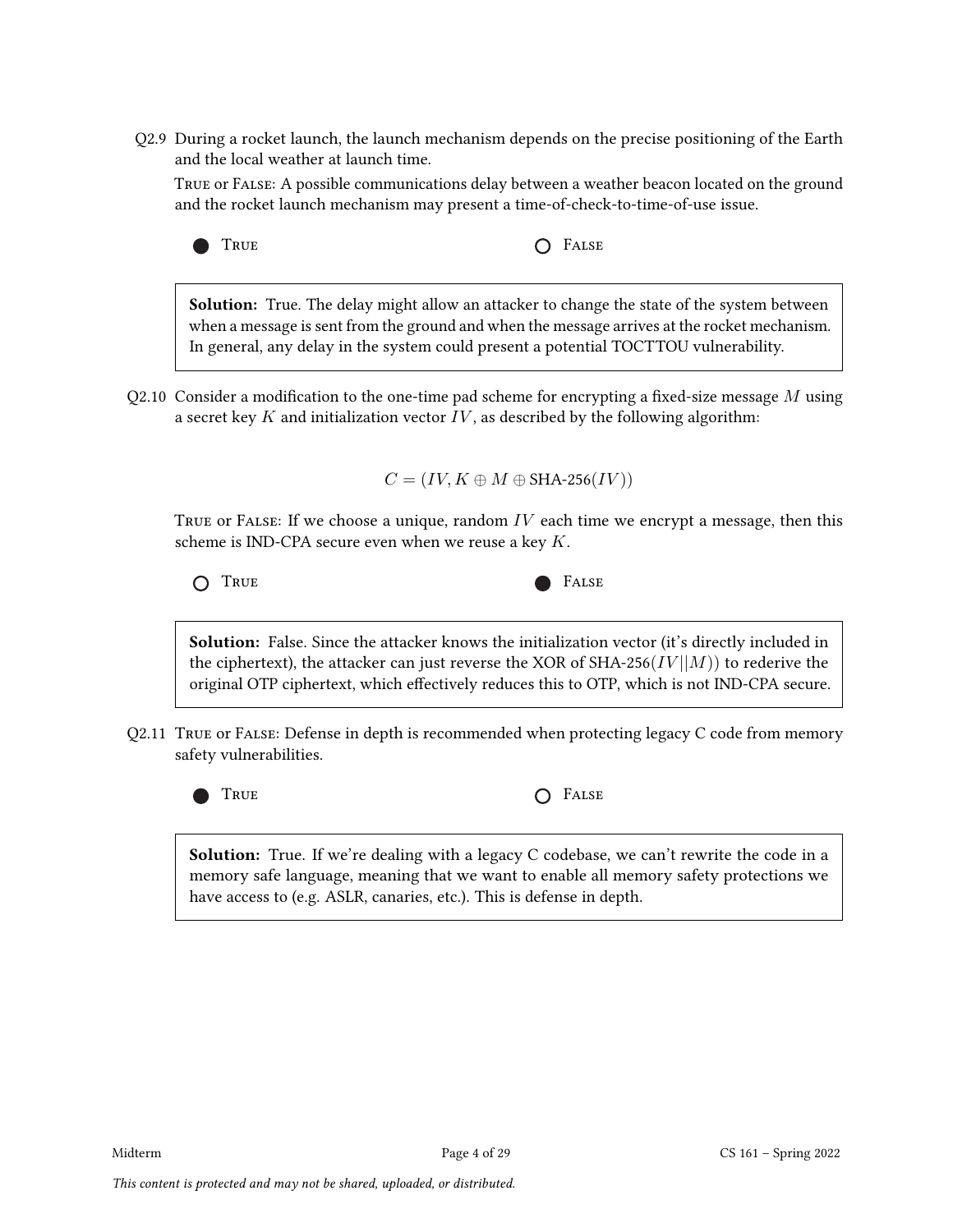Q2.12 Consider a development tool where developers are prompted with two options when setting up a new project: a memory-unsafe language (the default option) and a memory-safe language. True or False: This is a violation of Shannon's Maxim.



Solution: False. Shannon's Maxim (which is related to security through obscurity) has nothing to do with this; rather, the principle at hand is "consider human factors." The memory-safe language should be the default option, so more people are likely to choose it! Design in security from the start may also be a principle to use here.

Q2.13 Alice wants to verify that a public key,  $PK_B$ , belongs to Bob, and she knows that the public key  $PK_{CA}$  belongs to a trusted certificate authority. She receives a message from Bob:  $\{$ <sup>"</sup> $PK_B$  belongs to Bob"}<sub>SK<sup>-1</sup></sub>.

TRUE or FALSE: Alice can now trust that  $PK_B$  belongs to Bob.



TRUE **COLLECTED COLLECTED COLLECTED** 

Solution: True. Even though the message itself was sent from Bob, it was signed by the CA. Alice can verify that the CA signed the certificate using  $PK_{CA}$ , so she can trust  $PK_B$ .

Q2.14 Alice wants to verify that a public key,  $PK_B$ , belongs to Bob, and she knows that the public key  $PK<sub>CA</sub>$  belongs to a trusted certificate authority. She receives a message from Mallory (whose public key is  $PK_M$ ):  $\left\{ \{``PK_B \text{ belongs to Bob"} \}_{SK_{\mathsf{CA}}^{-1}} \right\}_{SK_M^{-1}}$ .

TRUE OF FALSE: Alice can now trust that  $PK_B$  belongs to Bob.



TRUE **CONSTRUE** 

**Solution:** True. Even though Mallory signed the statement that was initially signed by the CA, since  $\{``PK_B$  belongs to Bob" $\}_{SK_{\rm CA}^{-1}}$  is still part of the message and has a trusted signature (you can ignore the outer signature and verify the inner signature against  $PK_{CA}$ ), Alice can trust that the public key belongs to Bob.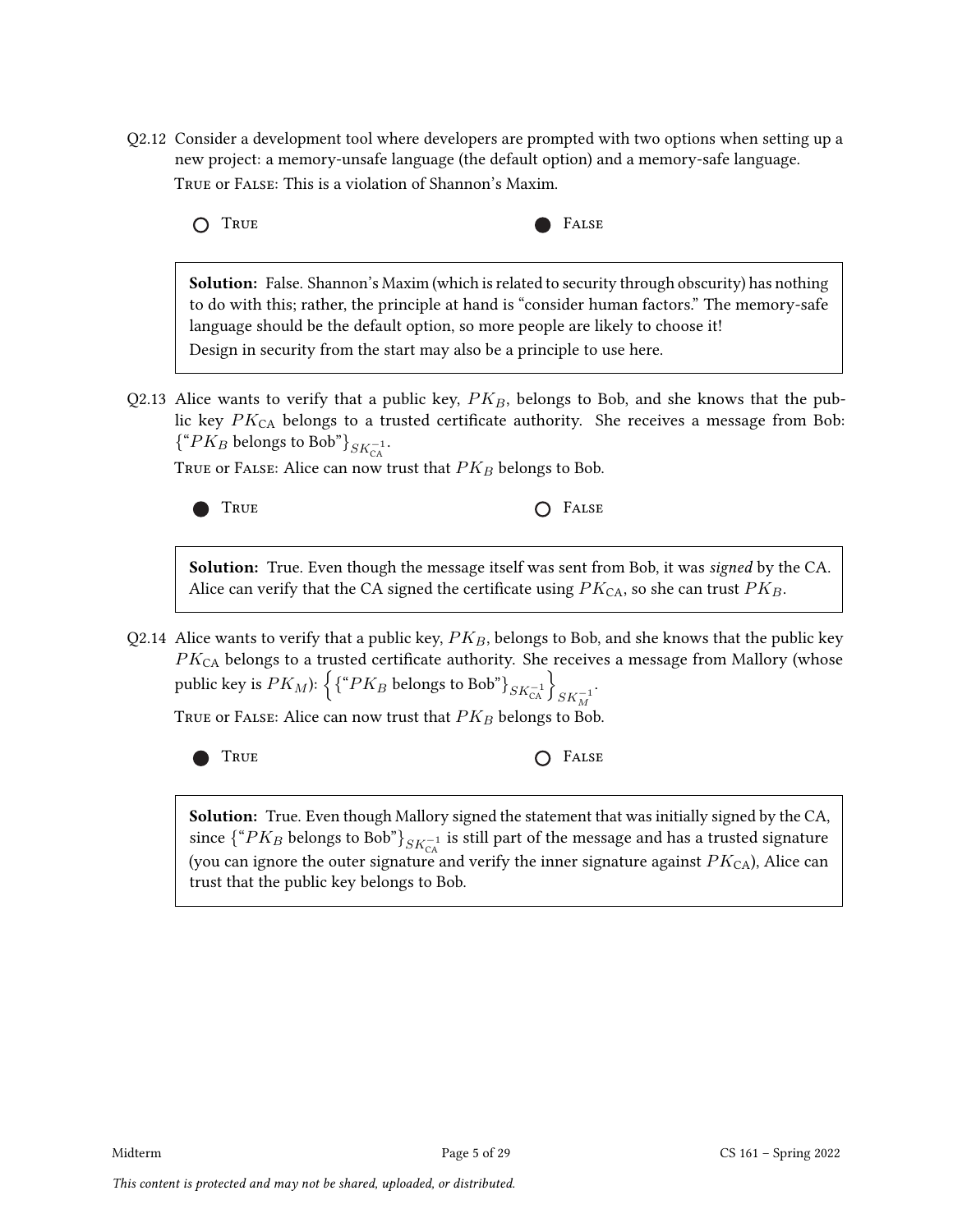Q2.15 True or False: Salting password hashes with an  $n$ -bit salt increases the difficulty of conducting an offline, brute-force attack on all users by a factor of  $n$ . Assume that each hash computation itself runs in constant time.



Solution: False. Salting passwords increases the asymptotic complexity of brute-force attack against a database with M hashes and N possible passwords per hash from  $O(M + N)$  to  $O(MN)$ , but the length of the salt is mostly irrelevant, and the important factor is that salts are unique per hash.

Q2.16 (0 points) True or False: Batman is EvanBot.

| $O$ FALSE |
|-----------|
|           |

Solution: Everyone is Batman if you look deep enough within your soul.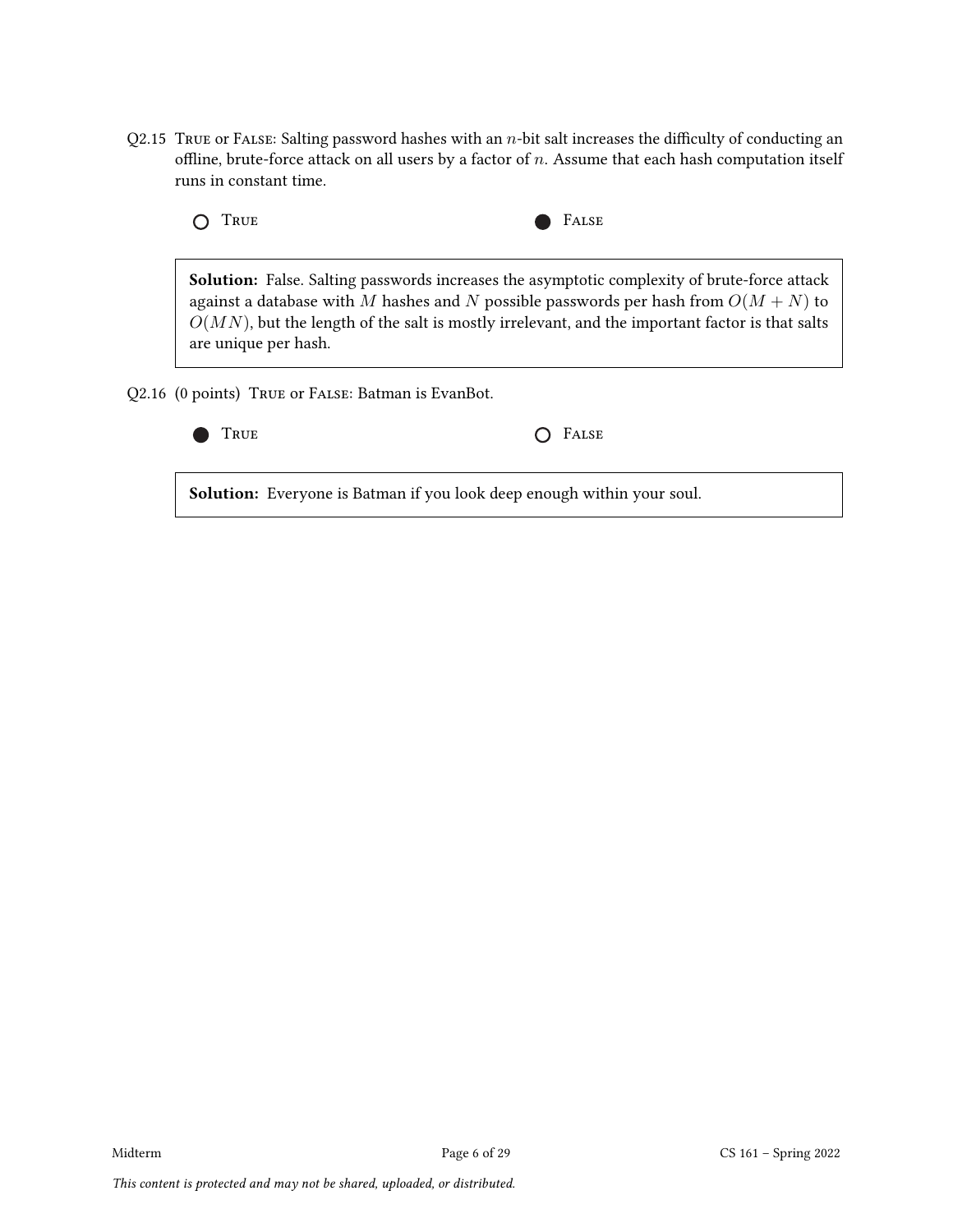### Q3 The Joker's Schemes (17 point)

The Joker has decided to evaluate the following encryption scheme. Assume the block cipher uses an *n*-bit block size, and the scheme uses a 2*n*-bit  $IV = IV_1 || IV_2$ , where  $IV_1$  and  $IV_2$  are each *n* bits:

$$
C_1 = P_1 \oplus E_K(IV_1)
$$
  
\n
$$
C_2 = P_2 \oplus E_K(IV_2 \oplus C_1)
$$
  
\n
$$
C_i = P_i \oplus E_K(C_{i-2} \oplus C_{i-1})
$$

Assume that the IV is sent along with the ciphertext in all instances.

Clarification issued during exam: Assume all IVs are generated per message.

Q3.1 (2 points) Write a formula to decrypt  $P_i$  (for  $i > 2$ ) using this scheme.

Solution:  $P_i = C_i \oplus E_K(C_{i-2} \oplus C_{i-1})$ One way to obtain this expression is to XOR both sides of the encryption equation by  $P_i$ .

Q3.2 (4 points) Is this scheme IND-CPA secure with a randomly generated IV? If you put yes, provide a brief justification (no formal proof necessary). If you put no, provide a strategy to win the IND-CPA game with probability greater than  $\frac{1}{2}$ .



Solution: This scheme is similar to the CTR mode of encryption, in that the plaintext blocks are directly XORed with a psuedorandom stream of bits. The input to  $E_K$  is always guaranteed to be unique:  $IV_1$  and  $IV_2 \oplus C_1$  are pseudorandom, so they are unique. Because  $E_K$  is a pseudorandom permutation, the future inputs  $C_{i-2} \oplus C_{i-1}$  will also be unique. This construct is most closely related to the CFB mode of operation, which uses  $C_i = P_i \oplus P_i$  $E_K(C_{i-1}).$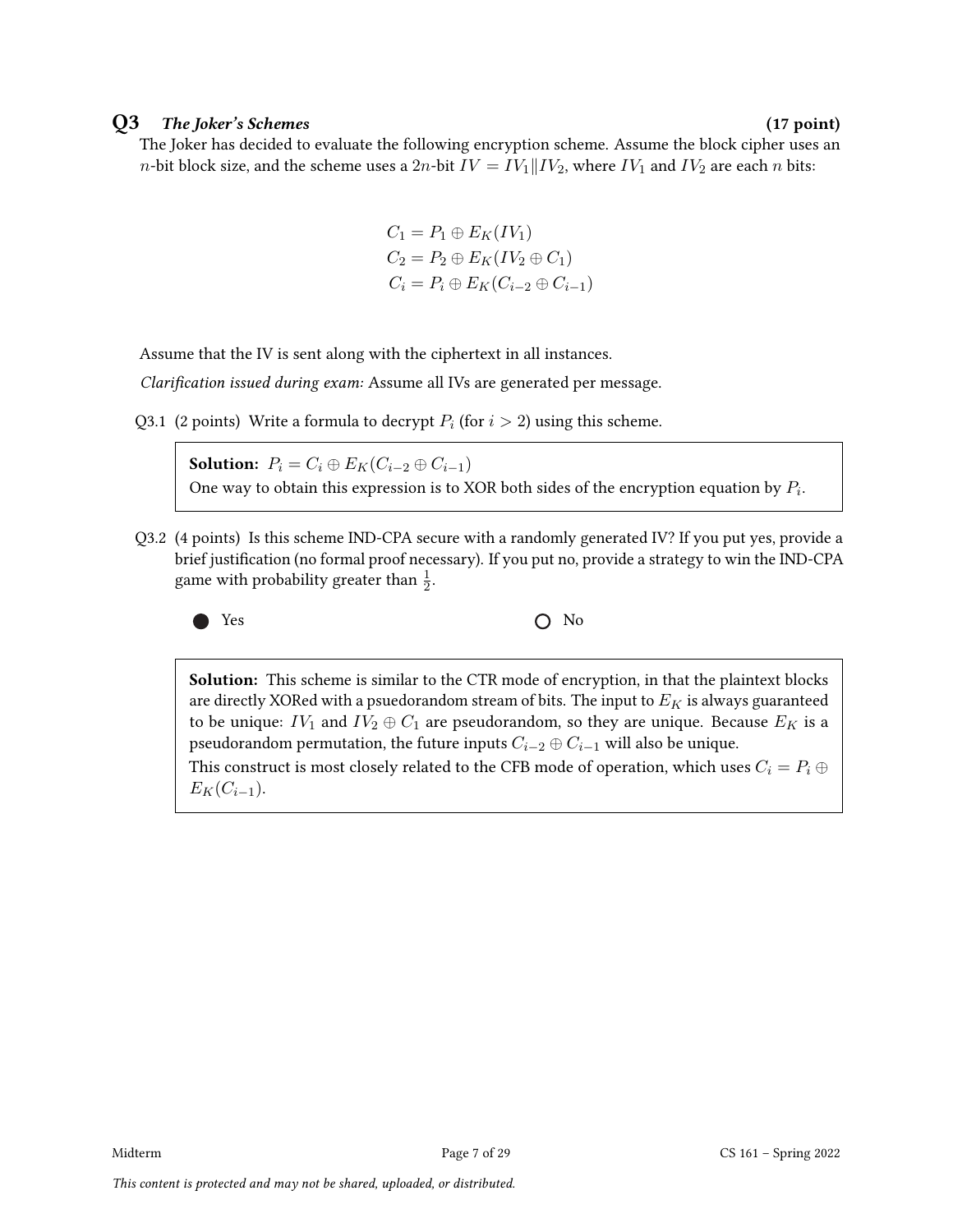- Q3.3 (4 points) Which of the following methods of choosing  $IV$  results in an IND-CPA secure scheme? Select all that apply.
	- $IV = 0^{2n}$  (the bit 0 repeated 2n times)
	- $\blacksquare$  IV =  $H(i)$ , where i is a monotonically increasing counter that increments for each message and  $H$  is a cryptographic hash function that outputs  $2n$  bits
	- $IV = IV_1 \parallel IV_2$ , where  $IV_1$  is a randomly chosen, *n*-bit number and  $IV_2 = 0^n$ H
	- $IV = IV_1$  || $IV_2$ , where  $IV_1 = 0^n$  and  $IV_2$  is a randomly chosen, *n*-bit number
	- $\Box$  None of the above

**Solution:** Using a constant IV  $(0^{2n})$  doesn't introduce any randomness into the scheme, so the scheme would be deterministic, making it not IND-CPA.

Because the IV is always unique (even though it is predictable), the output of the block cipher is unpredictable, and all future encryptions using the block cipher result in further unpredictable outputs, similar to CBC mode. When XORed with the plaintext, this results in an IND-CPA secure scheme.

Q3.4 (4 points) The Joker encrypts a 5-block long message and sends it to the Mob. Batman intercepts the encrypted message and changes the second block of the cipher text  $C_2$ . Which of the following blocks of plaintext no longer decrypts to its original value? Select all that apply.



**Solution:** Based on the decryption formula, decrypting plaintext block  $i$  requires ciphertext blocks  $i - 2$ ,  $i - 1$ , and  $i$ , so  $P_2$ ,  $P_3$ , and  $P_4$  would be corrupted.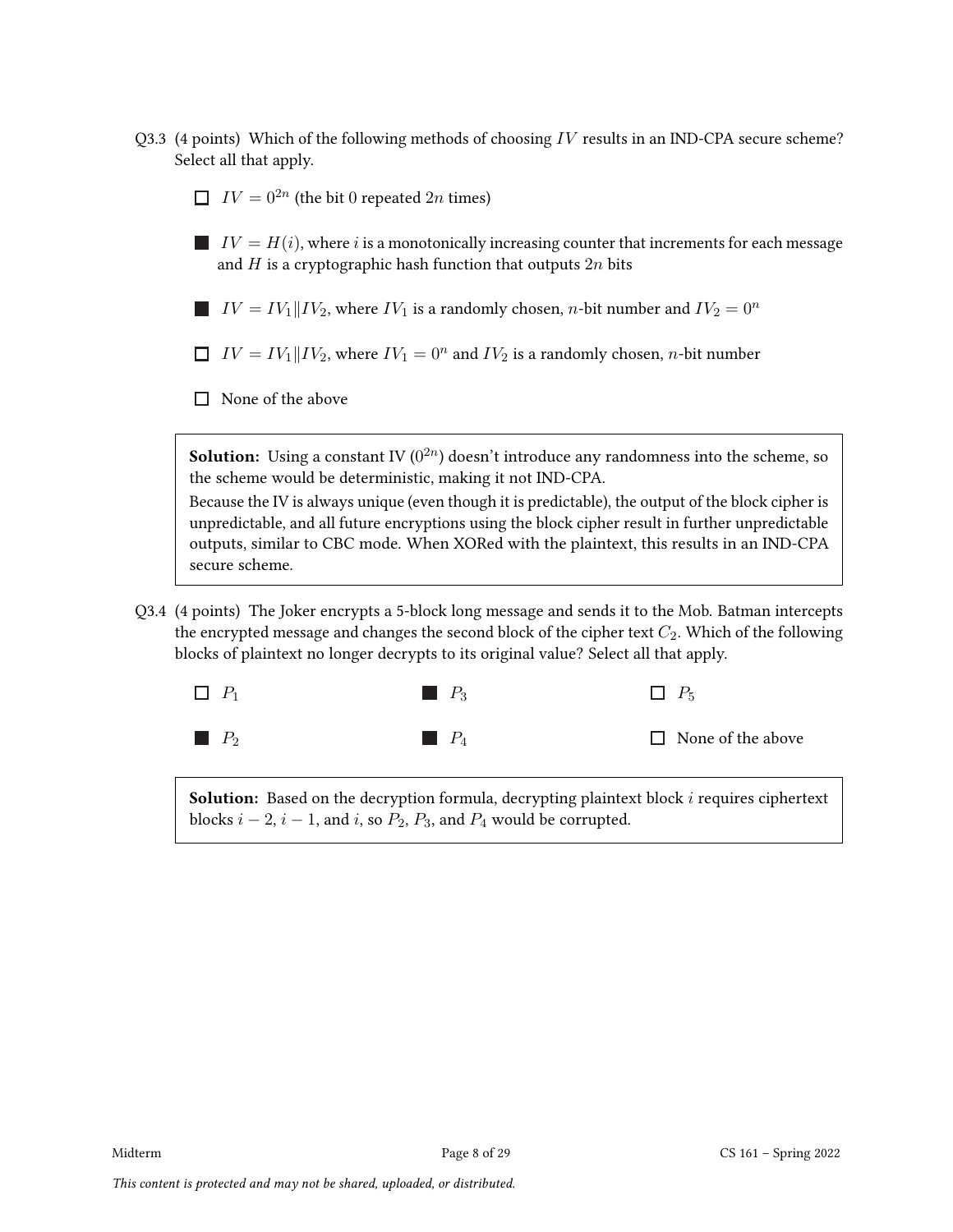Q3.5 (3 points) Which of the following statements are true about this encryption scheme? Select all that apply.

 $\Box$  Encryption is parallelizable

**Talent** Decryption is parallelizable

If  $\overline{C}$  is the ciphertext of  $M$ , then  $\overline{C'} = \overline{C} \oplus x$  decrypts to the plaintext  $M \oplus x$ 

None of the above

**Solution:** Encryption is not parallelizable because each ciphertext block relies on the previous ciphertext block. However, decryption is parallelizable since no decryption relies on any other plaintext block.

Even though this scheme is kind of like a stream cipher (like CTR mode), flipping a bit of the ciphertext (i.e. XORing with  $x$ ) doesn't result in exactly one bit flipped in the plaintext. If a bit in ciphertext block  $C_i$  is flipped, then the decryption of  $P_{i+1}$  and  $P_{i+2}$  will be gibberish, because  $E_K(C_{i-2} \oplus C_{i-1} \oplus x)$  results in a completely different output since  $E_K$  is a random permutation.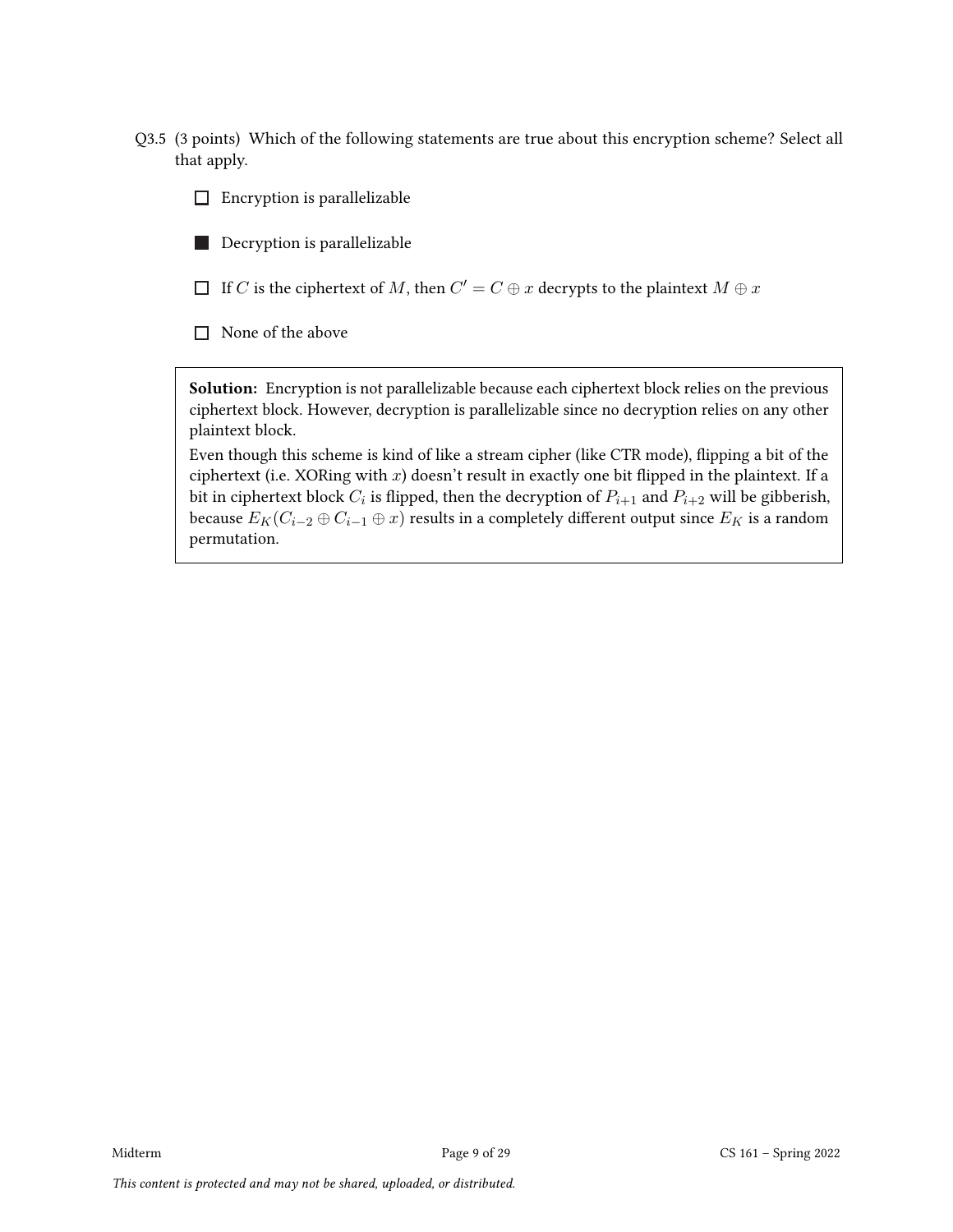# $Q4$  The Red Hood (15 point)

Jason Todd decides to launch a communications channel in order to securely communicate with the Red Hood Gang over an insecure channel. Jason wants to test different schemes in his attempt to attain confidentiality and integrity.

Notation:

- $M$  is the message Jason sends to the recipient.
- $K_1, K_2$ , and  $K_3$  are secret keys known to only Jason and the recipient.
- ECB, CBC, and CTR represent block cipher encryption modes for a secure block cipher.
- Assume that CBC and CTR mode are called with randomly generated IVs.
- $\bullet$  *H* is SHA2, a collision-resistant, one-way hash function.
- HMAC is the HMAC construction from lecture.

Decide whether each scheme below provides confidentiality, integrity, both, or neither. For all question parts, the ciphertext is the value of  $C$ ; t is a temporary value that is not sent as part of the ciphertext.

Q4.1 (3 points)

 $t = \text{CBC}(K_1, M)$   $C_1 = \text{ECB}(K_2, t)$   $C_2 = \text{HMAC}(K_3, t)$   $C = (C_1, C_2)$ 

- Confidentiality only
- $\bigcirc$  Integrity only
- Both confidentiality and integrity

 $\bigcirc$  Neither confidentiality nor integrity

Solution: This is a typical encrypt-then-MAC scheme with a twist: Instead of including the ciphertext  $t$  directly, the ciphertext (but not the MAC) is additionally encrypted with ECB mode. Even though both the HMAC and ECB leak information about  $t, t$  doesn't leak information about the plaintext, so the scheme is confidential. The HMAC over  $t$  ensures that the input passed to CBC decryption can't be tampered with, so the scheme maintains integrity.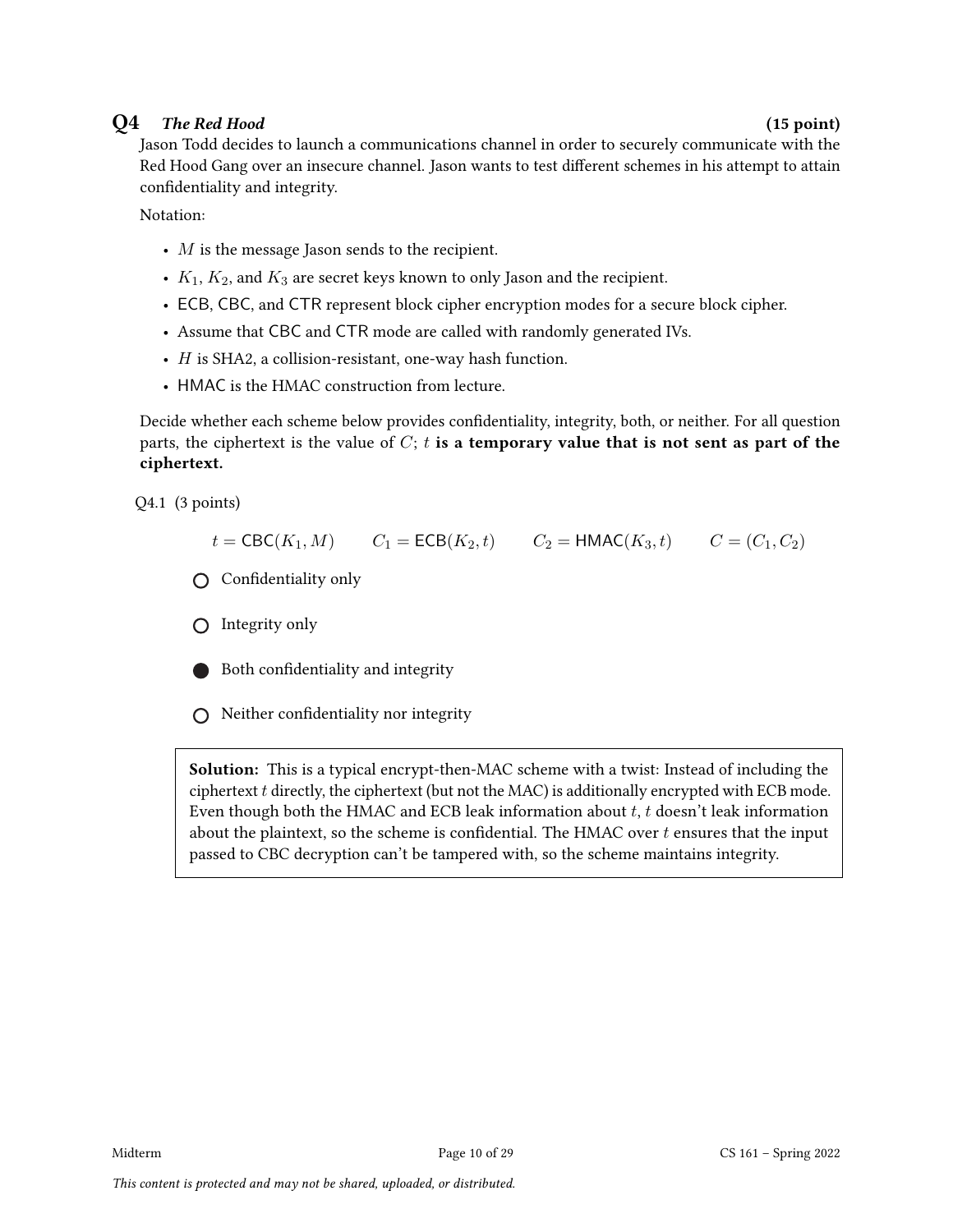Q4.2 (3 points)

$$
t = \text{ECB}(K_1, M)
$$
  $C_1 = \text{CBC}(K_2, t)$   $C_2 = \text{HMAC}(K_3, t)$   $C = (C_1, C_2)$ 

Confidentiality only

Integrity only

 $\bigcirc$  Both confidentiality and integrity

 $\bigcirc$  Neither confidentiality nor integrity

**Solution:** Notice that  $t$  leaks information about the message because it uses insecure ECB mode.  $C_2$  then leaks information about t, which leaks information about the plaintext, so confidentiality is lost (in this case,  $C_2$  is deterministic). However, because the HMAC is computed over  $t$ , which is decryptable to the message, integrity is maintained.

Q4.3 (3 points)

$$
C_1 = \mathsf{ECB}(K_1, M) \qquad \qquad C_2 = H(K_2 \| C_1) \qquad \qquad C = (C_1, C_2)
$$

Confidentiality only

 $\bigcap$  Integrity only

 $\bigcirc$  Both confidentiality and integrity

Neither confidentiality nor integrity

**Solution:**  $C_1$  leaks information about  $M$  it uses insecure ECB mode, so confidentiality is lost.  $C_2$  does not maintain integrity as it vulnerable to length extension attacks—an attacker could forge  $C_2' = H(K_2 || C_1 || x)$  and  $C_1' = C_1 || x$ , which would be accepted by anyone verifying the hash.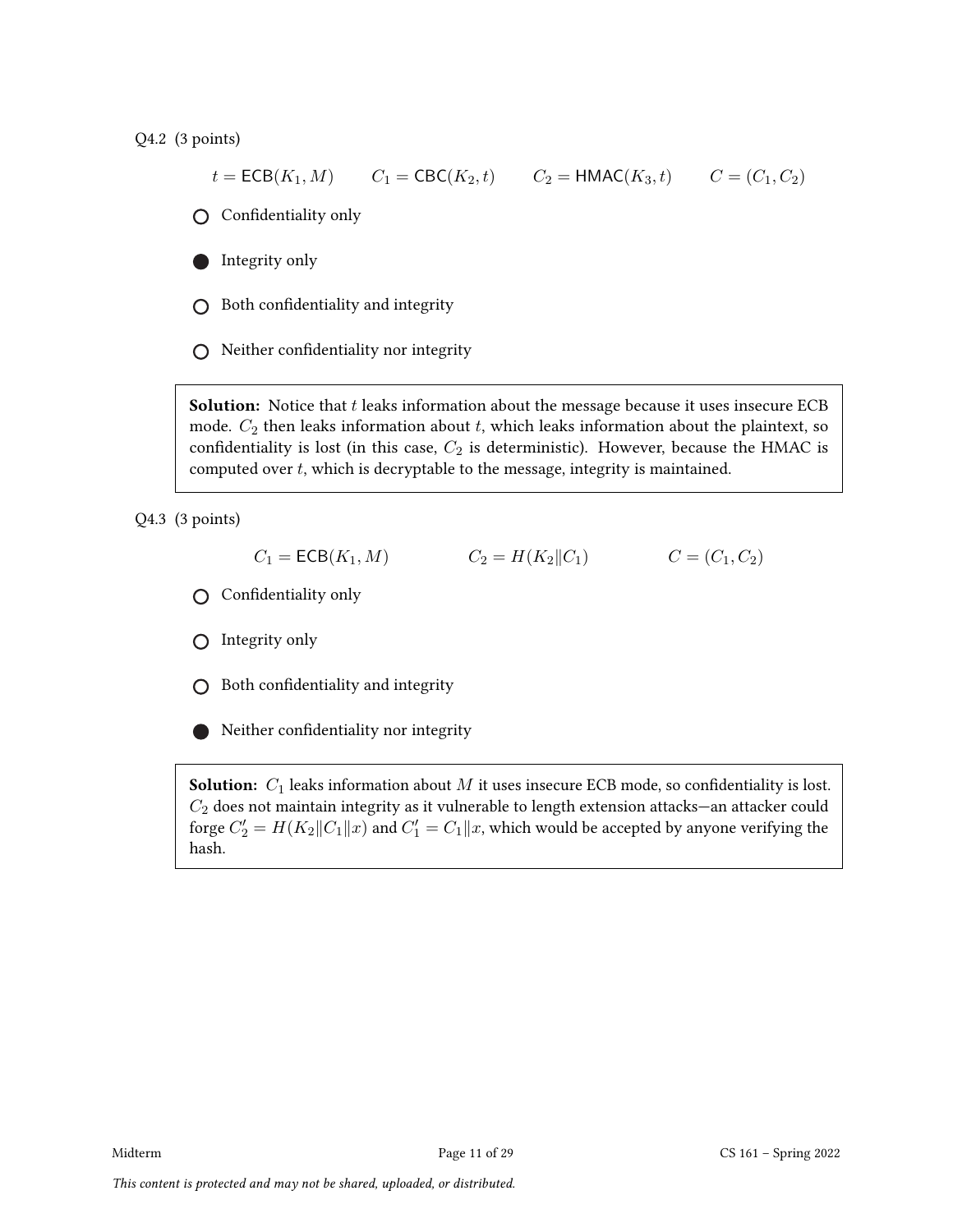Q4.4 (3 points) For this subpart only, assume that  $i$  a monotonically, increasing counter incremented per message.

 $C_1 = \text{CTR}(K_1, M)$   $C_2 = \text{HMAC}(i, H(C_1))$   $C = (C_1, C_2)$ 

Clarification issued during exam: Assume that the counter,  $i$ , starts at 0.

Confidentiality only

 $\bigcap$  Integrity only

- $\bigcirc$  Both confidentiality and integrity
- $\bigcap$  Neither confidentiality nor integrity

**Solution:** Because  $i$  is a known value, the key to the HMAC can be predicted, and the scheme does not maintain integrity. However, since the ciphertext is encrypted with secure CTR mode, and the insecure HMAC is computed only over the ciphertext, the scheme maintains confidentiality.

Q4.5 (3 points) For this subpart only, assume that the block size of block cipher is n, the lengths of  $K_1$ and  $K_2$  are n, the length of M must be 2n, and the length of the hash produced by H is 2n.

 $C_1 = \text{CBC}(K_1, K_2)$   $C_2 = M \oplus C_1 \oplus H(C_1)$   $C = (C_1, C_2)$ 

Confidentiality only

 $\bigcirc$  Integrity only

 $\bigcap$  Both confidentiality and integrity

Neither confidentiality nor integrity

**Solution:** Notice that the attacker already knows the value of  $C_1$  since it is sent with the ciphertext. Because of this, the adversary can just compute  $H(C_1)$  then  $C_2 \oplus C_1 \oplus H(C_1)$  in order to recover  $M$ , so the scheme is not confidential. Additionally, there is no MAC, so the scheme does not have integrity.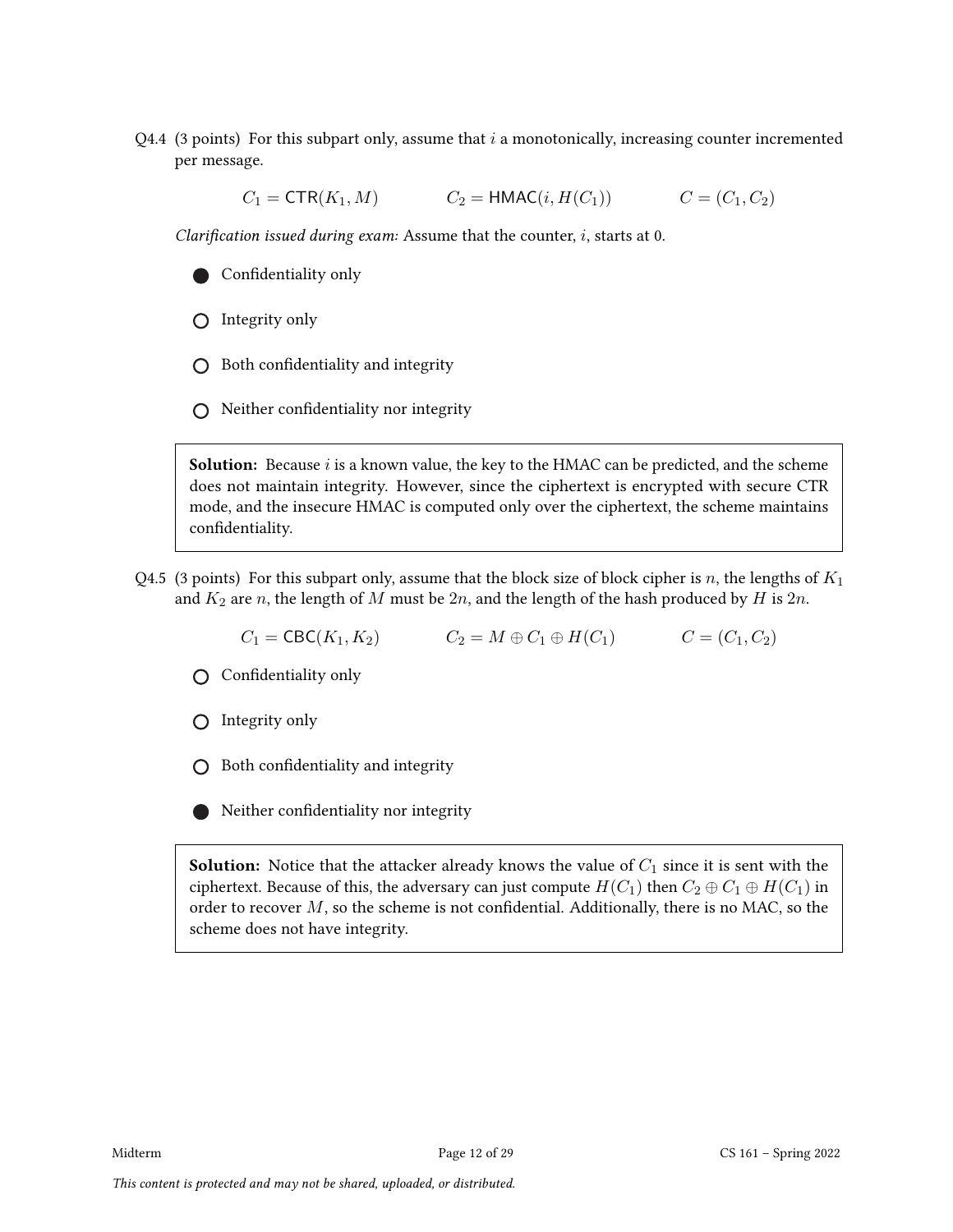## $Q5$  Ra's Al Gamal (10 point) (10 point)

Recall the ElGamal scheme from lecture:

- KeyGen $() = (b, B = g^b \bmod p)$
- Enc $(B, M) = (C_1 = g^r \bmod p, C_2 = B^r \times M \bmod p)$
- Q5.1 (3 points) Is the ciphertext  $(C_1, C_2)$  decryptable by someone who knows the private key b? If you answer yes, provide a decryption formula. You may use  $C_1$ ,  $C_2$ , b, and any public values.

$$
\bullet \quad \text{Yes} \qquad \qquad \text{O} \quad \text{No}
$$

**Solution:** The decryption formula is  $M = C_1^{-b} \times C_2$ .

Q5.2 (4 points) Consider an adversary that can efficiently break the discrete log problem. Can the adversary decrypt the ciphertext  $(C_1, C_2)$  without knowledge of the private key? If you answer yes, briefly state how the adversary can decrypt the ciphertext.



 $Yes$   $\bigcirc$  No

**Solution:** An adversary that can break the discrete log problem can recover  $r$  from  $C_1 = g^r$ or  $b$  from  $B=g^b$ , so they can compute  $g^{br}$  and recover the original message.

Q5.3 (3 points) Consider an adversary that can efficiently break the Diffie-Hellman problem. Can the adversary decrypt the ciphertext  $(C_1, C_2)$  without knowledge of the private key? If you answer yes, briefly state how the adversary can decrypt the ciphertext.



Yes No

**Solution:** An adversary that can break the Diffie-Hellman problem can recover  $g^{br}$  from  $C_1 = g^r$  and  $B = g^b$ , so they can recover the original message.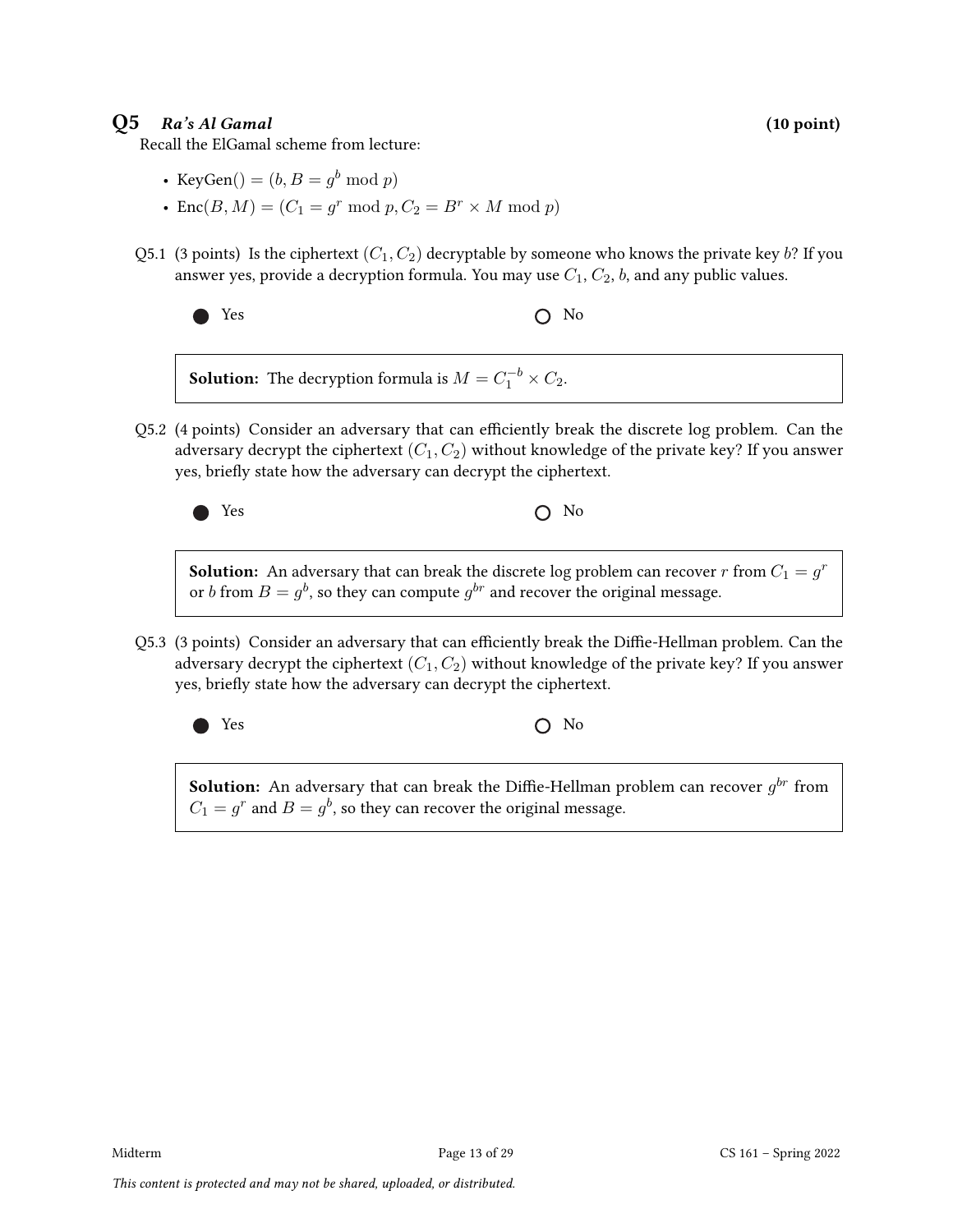# Q6 Probability of MANBAT (21 point)

Consider the following vulnerable C code:

```
1 void unsafe () {
2 char buffer [8];
3 gets (buffer);
\overline{4}5
6 int main (void) {
7 unsafe ();
8 return 0;
9 }
```
Assume that there is no compiler padding or additional saved registers in all subparts. Also assume that SHELLCODE represents 8-byte shellcode.

You run this code in GDB once and discover that the address of buffer is 0x3a9d2800.

Q6.1 (3 points) Suppose that no memory safety defenses are enabled. Which of the following exploits would cause shellcode to execute? Select all that apply.

 $'A' * 12 + ' \x10 \x28 \x9d \x3a' + SHELLCODE$ SHELLCODE + 'A' \* 4 + '\x00\x28\x9d\x3a' 'A' \* 4 + SHELLCODE + '\x04\x28\x9d\x3a'

 $\Box$  None of the above

Solution: This is a simple gets buffer overflow. The stack frame looks something like this:

| RIP of unsafe |  |  |  |  |
|---------------|--|--|--|--|
| SFP of unsafe |  |  |  |  |
| bu f          |  |  |  |  |
| bu f          |  |  |  |  |

Since the SHELLCODE fits within the 12 bytes of space, all we need to do is place the SHELL-CODE somewhere within that space, fill the rest of the buffer with garbage bytes, and then point the RIP to the address of the shellcode. Another possible solution is to completely fill up the buffer with garbage bytes, place the SHELLCODE immediately after the RIP, and make the RIP point to RIP+4, which is the address of the SHELLCODE (just like Q1 of Project 1)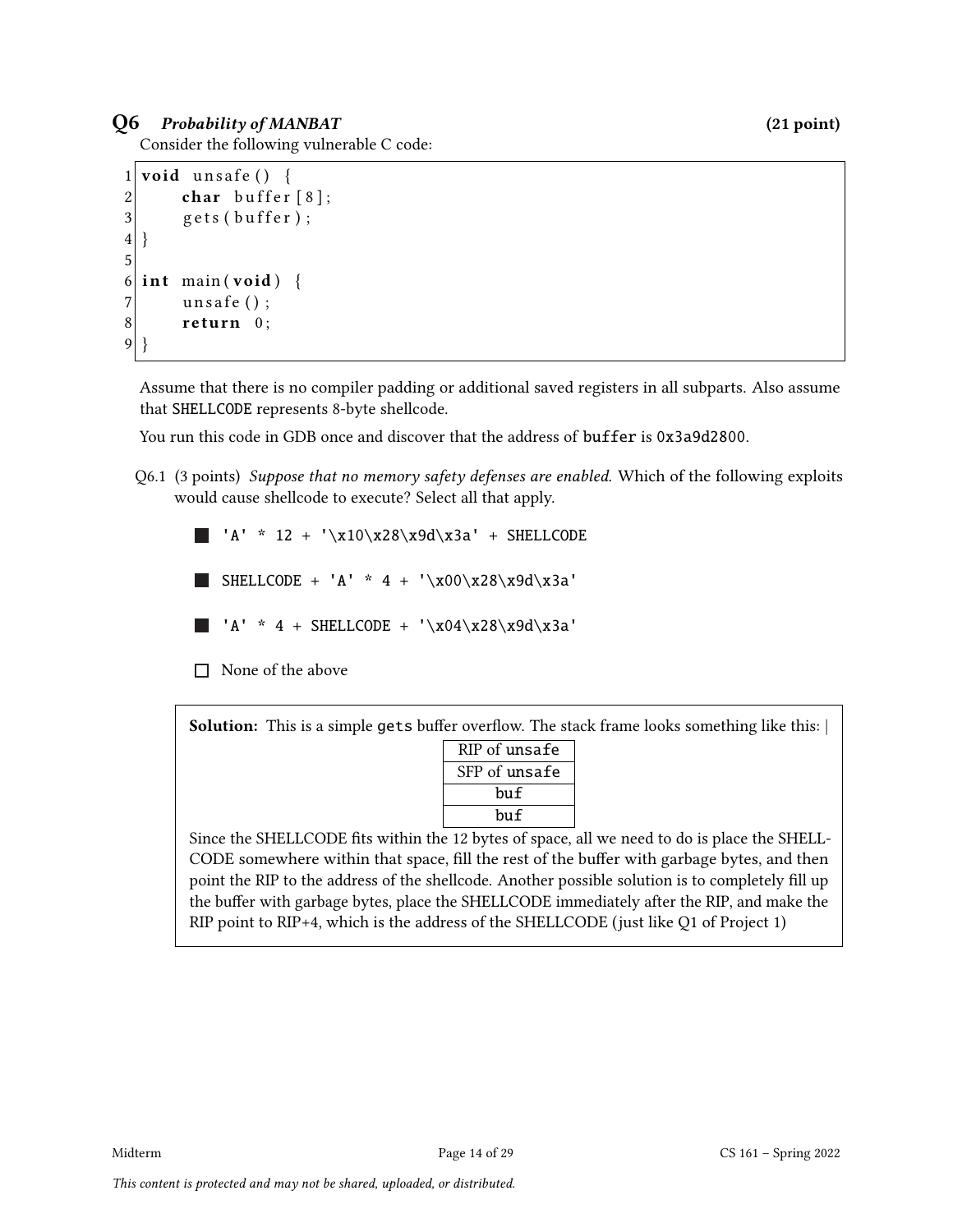For the rest of this question, if ASLR is enabled, each segment of memory is exactly 0x10000 bytes long, and each starting address always has 0x0000 as the lower (least significant) bits and has 16 random upper (most significant) bits. For example, the stack segment might be located between addresses 0x3a9d0000 to 0x3a9e0000, but it will not be located between addresses 0x3a9d0100 to 0x3a9e0100, because the bottom 16 bits are not all zeros.

With ASLR enabled, you run the program in GDB three times and print the address of buffer each time. You see the following addresses: 0xef062800, 0x2aec2800, and 0x10702800.

Q6.2 (3 points) Suppose that ASLR is enabled, and no other memory safety defenses are enabled. Consider the following exploit: 'A' \* 12 + '\x10\x28\x9d\x3a' + SHELLCODE. What is the approximate probability that the above exploit will work on any given execution of the program?



Solution: The upper 16 bits will change each time each time the program is executed, but the relative addresses on the stack will not change, so the lower bits will stay consistent. The probability that the random upper 16 bits match our 16-bit guess is  $1/2^{16}.$ 

Q6.3 (3 points) Suppose that ASLR and stack canaries are enabled, and no other memory safety defenses are enabled. Assume that the stack canary is four completely random bytes (no null byte). Consider the following exploit: 'A' \*  $16 + \sqrt{x14\cdot28\cdot28}$  + SHELLCODE. What is the approximate probability that the above exploit will work on any given execution of the program?



Solution: There are 16 bits of entropy from ASLR and 32 bits of entropy from the stack canary. In total, there are 48 bits we need to guess.

Note that the extra 4 bits of padding are there to overwrite the stack canary. With probability  $1/2^{32}$ , the stack canary will just happen to be four As and match what we overwrote the canary with.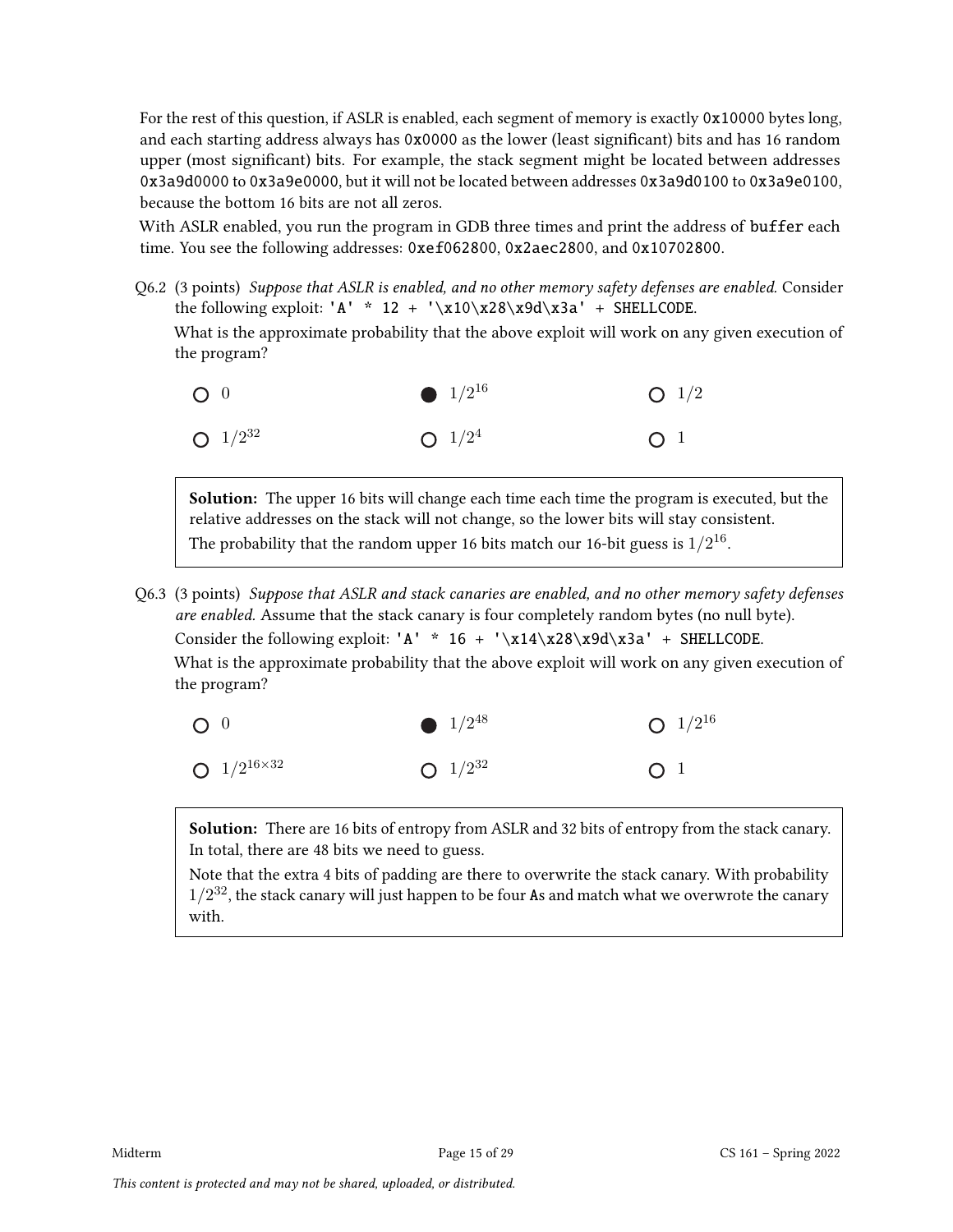- Q6.4 (4 points) Which of the following additional vulnerabilities in the code would increase the probability of success of your exploit from the previous part? Select all that apply. Clarification during exam: This question part has been dropped. Everyone will receive points on this question part.
	- $\blacksquare$  A vulnerability that lets you read any memory in the program
	- A vulnerability that lets you read any memory from the stack only
	- A bug that causes one byte of the stack canary to always be  $0x61$
	- A null byte in the stack canary
	- $\Box$  None of the above

### Solution: This question has been dropped.

The intent of this question was that the exploit could be tweaked to accommodate for the last two options, but as that was not clear, the question has been dropped. The intended answer explanation is that (a) a bug that decreases the amount of entropy (randomness) in the canary makes the canary easier to brute-force, and (b) reading memory on the stack (or anywhere in the program) will leak addresses that can be used to break ASLR.

Q6.5 (3 points) Suppose that ASLR, stack canaries, and non-executable pages are enabled, and no other memory safety defenses are enabled. Assume that the stack canary is four completely random bytes (no null byte).

Consider the following exploit: 'A' \*  $16 + \sqrt{x14\cdot28\cdot28}d\cdot4 = 5$  SHELLCODE What is the approximate probability that the above exploit will work on any given execution of the program?



Solution: Non-executable pages prevents the attacker from executing any code they wrote into memory, so this exploit now has a probability of zero.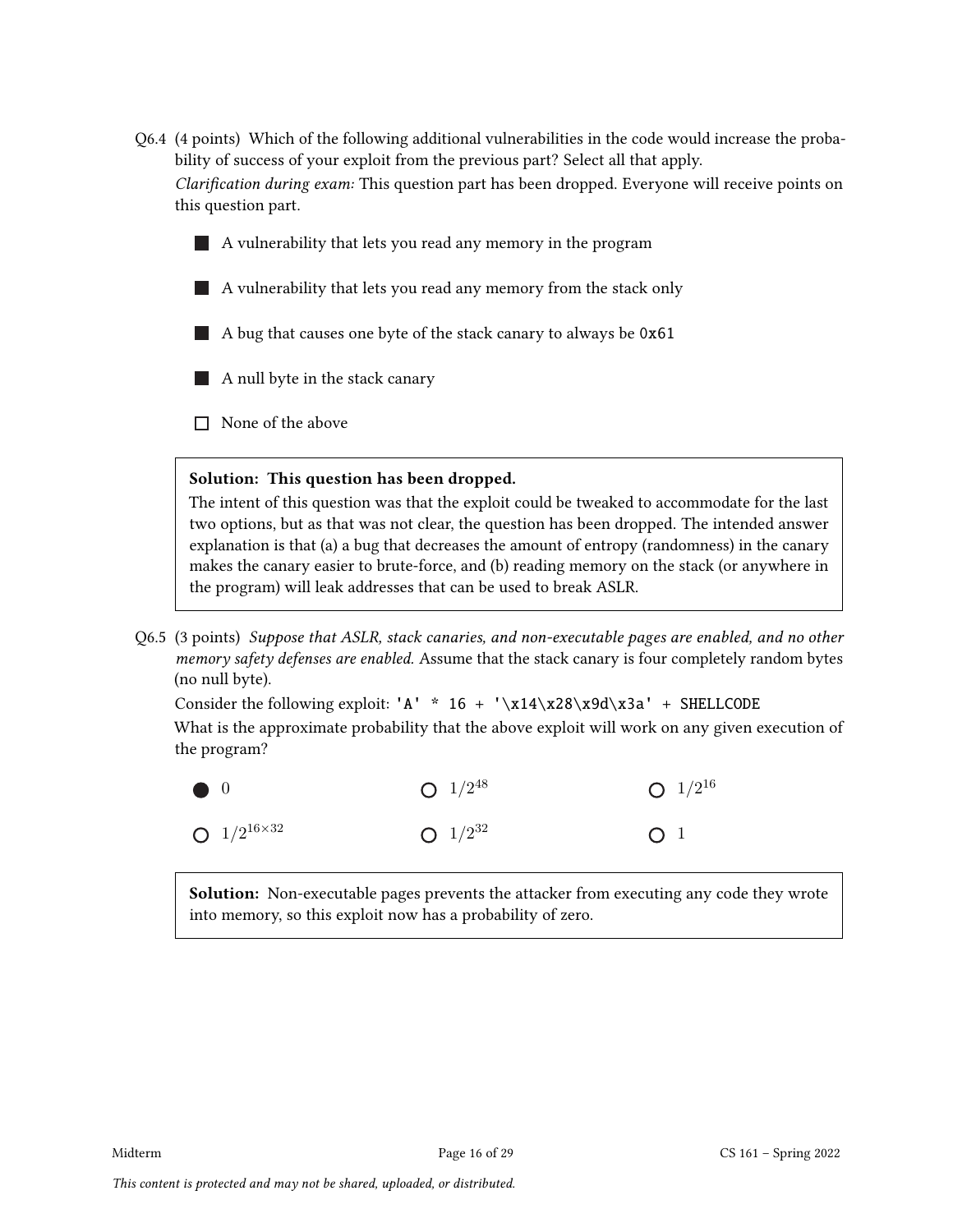Q6.6 (3 points) Consider the following modified version of the original code:

```
1 char buffer [8];
2
3 void unsafe () {
\begin{bmatrix} 4 \\ 5 \end{bmatrix} gets (buffer);
   5 }
6<br>7
   int main (void) {
8 unsafe ();
9 return 0;
10}
```
Suppose that ASLR is enabled, and no other memory safety defenses are enabled. As before, you run GDB and discover that the address of buffer is 0x3a9d2800. Consider the following exploit: 'A' \* 12 + '\x10\x28\x9d\x3a' + SHELLCODE. What is the approximate probability that the above exploit will cause malicious shellcode to execute on any given execution of the program?



Solution: The main difference here is that the buffer has been relocated to static memory. Overflowing the buffer in static memory will not overwrite the RIP of any function, so this exploit will almost certainly not cause the shellcode to execute.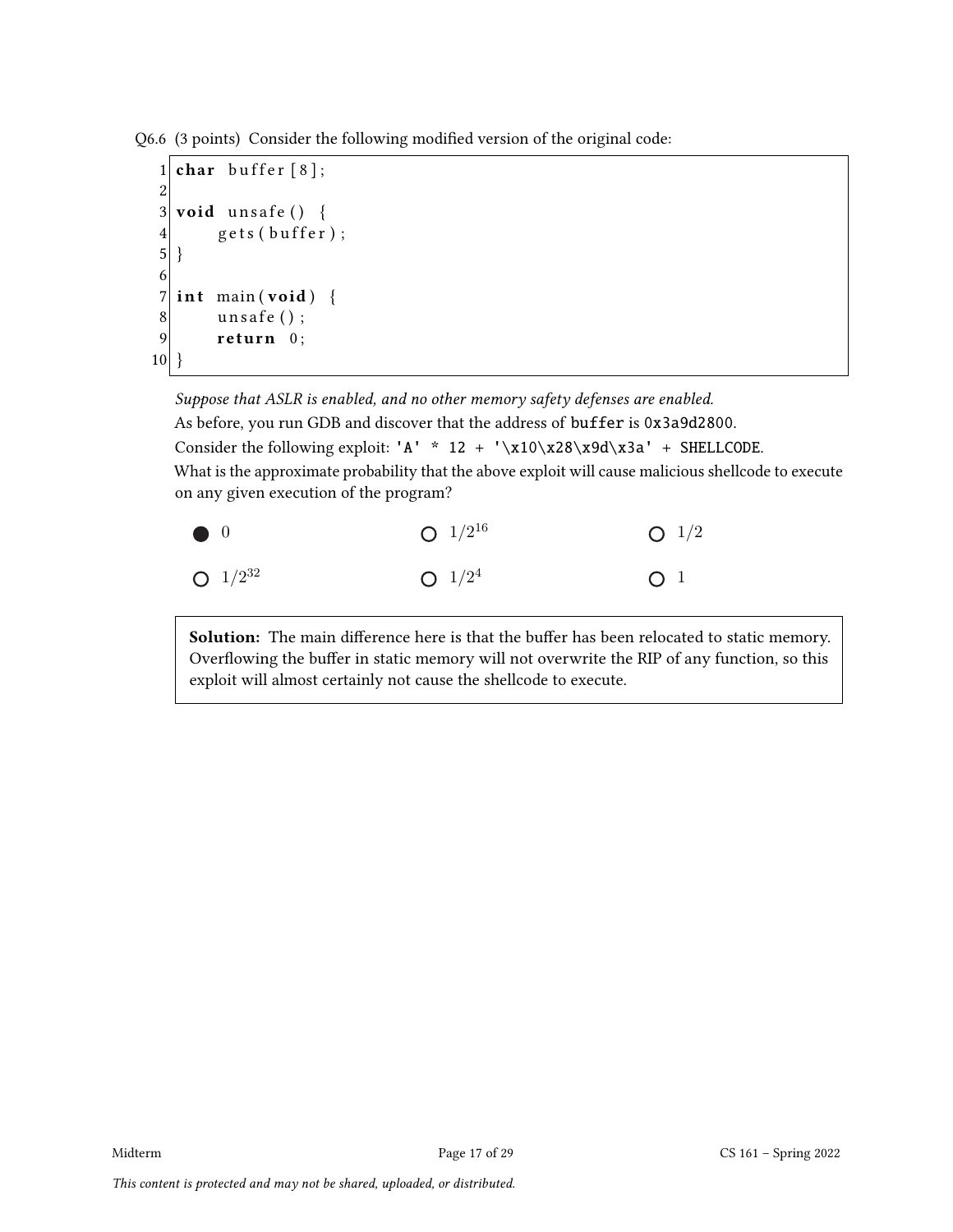Q6.7  $\,$  (2 points)  $\,$  Generally, if an exploit succeeds with probability  $1/2^{20}$ , an attacker might try the exploit  $2^{20}$  times until it succeeds. However, whether an attacker is willing to try  $2^{20}$  times depends on whether the code has a timeout after each failed attempt, and whether the code is even worth attacking in the first place.

Which security principle or example is most relevant to this situation?

Least privilege

- Don't rely on security through obscurity
- Fail-safe defaults



Time-of-check to time-of-use

Solution: Thinking about an attacker's capabilities and motivations is related to knowing your threat model. One threat model may allow an attacker to try  $2^{20}$  times, and another may not.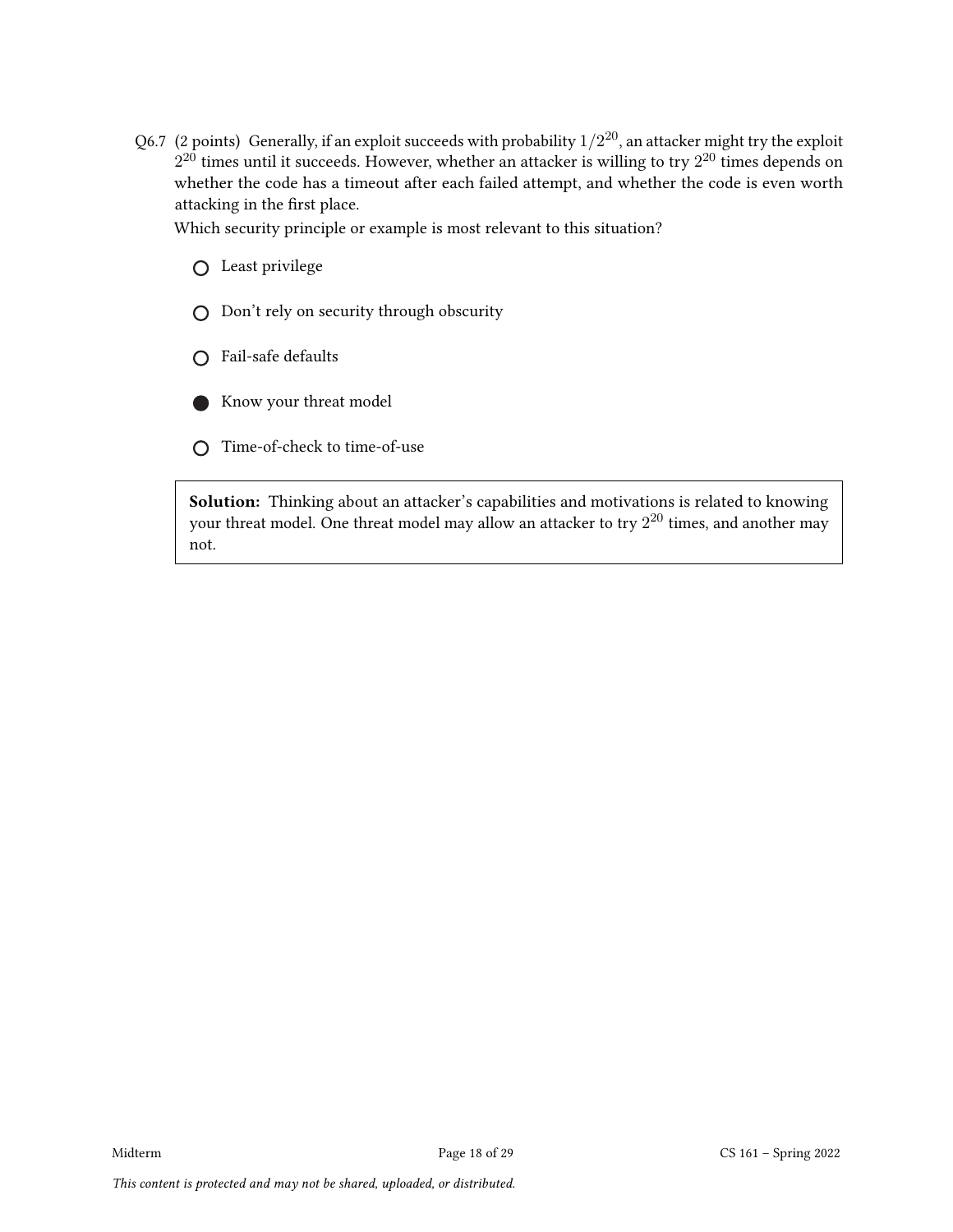# $Q7$  Robin (29 point)

Consider the following code snippet:

```
1 void robin (void) {
2 char buf [16];
3 int i:
4
5 if ( fread (ki, sizeof(int), 1, stdin)! = 1)
6 return;
7
8 if ( fgets (buf, size of (buf), stdin) == NULL)
9 return;
10
11 ___________
12 }
```
Clarification issued during exam: fread returns the number of members read. fgets returns NULL if an error occurs.

Clarification issued during exam: If you put "possible," writing "not needed" for a line means that any input to that line would work for the exploit.

Assume that:

- There is no compiler padding or additional saved registers.
- The provided line of code in each subpart compiles and runs.
- buf is located at memory address 0xffffd8d8
- Stack canaries are enabled, and all other memory safety defenses are disabled.
- The stack canary is four completely random bytes (no null byte).

For each subpart, mark whether it is possible to leak the value of the stack canary. If you put possible, provide an input to Line 5 and an input to Line 8 that would leak the canary. If the line is not needed for the exploit, you must write "Not needed" in the box.

Write your answer in Python 2 syntax (just like in Project 1).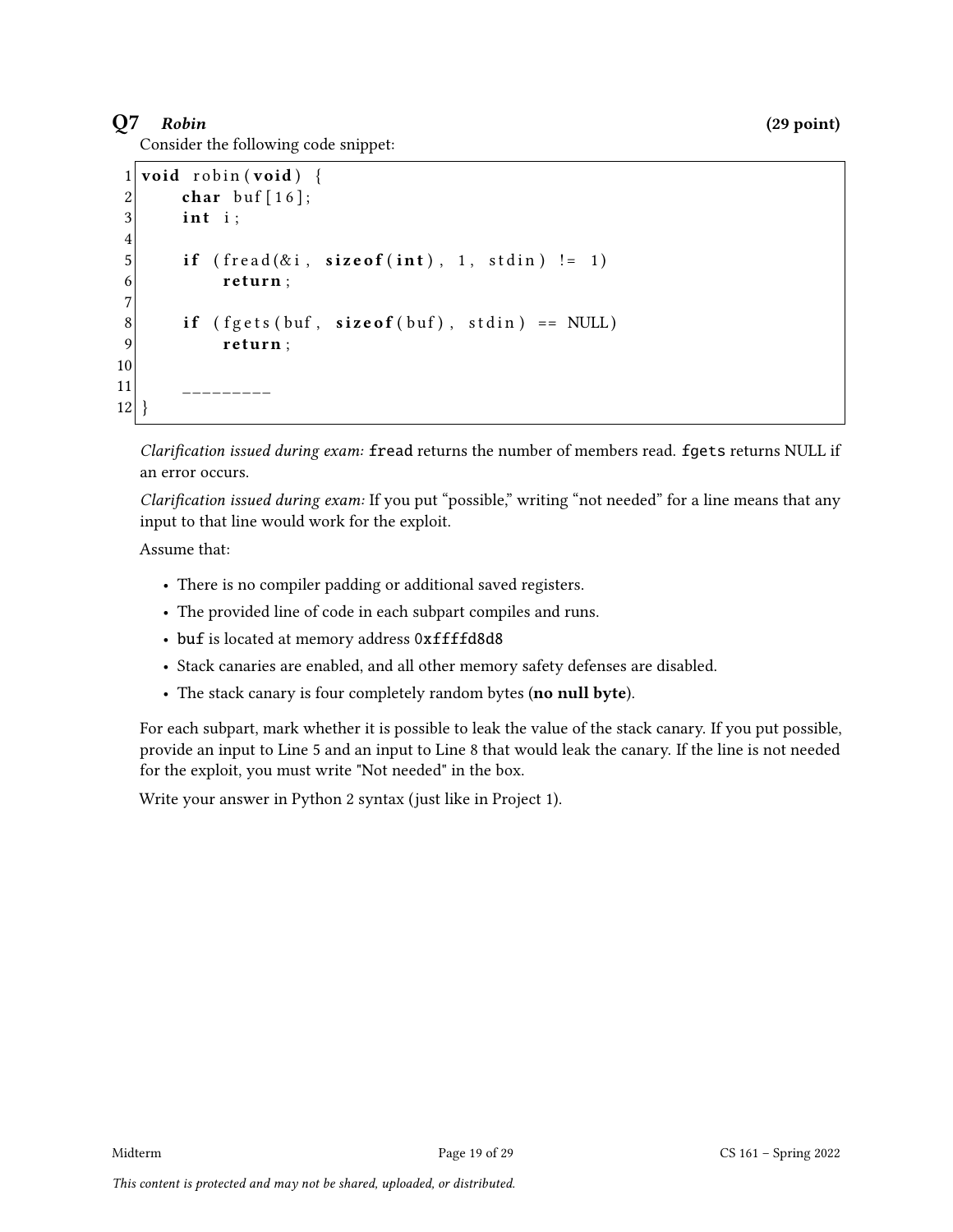$Q7.1$  (3 points) Line 11 contains  $print(f''''x''$ , buf[i]);.

Clarification during exam: This question part has been dropped. Everyone will receive points on this question part.



Possible Not possible Not possible

Line 5:

**Solution:** N/A (intended to be  $'\x10\x00\x00'\x00'$ )

Line 8:

Solution: N/A

Solution: This was intended to be a simple out-of-bounds memory read by passing in i  $==$  16. However, when clarifications for this question came in, we realized that this doesn't actually work: buf is a char array, so indexing into buf[i] returns only a single character. This character would then be cast to a 4-byte argument, but it still only contains the byte in the least-significant position.

Technically, the solution is "Not possible," but because the knowledge needed for this question was ultimately not what we intended to test, the question part was dropped.

### $Q7.2$  (3 points) Line 11 contains  $print(f''\$ s'',  $buf[i])$ ;

Clarification during exam: This question part has been dropped. Everyone will receive points on this question part.



| Not possible |  |
|--------------|--|
|--------------|--|

Line 5:

**Solution:** Not possible (intended to be  $'\x00\x00\x00\x00'$ )

Line 8:

**Solution:** Not possible (intended to be '\xe8\xd8\xff\xff)

Solution: As before, the intent was for the student to set up buf[i] to contain the address of the canary so that %s would dereferencing the expected string and leak the value of the canary. However, because  $\text{buf}[i]$  only returns a single byte, the resulting pointer will always be (probably) invalid with only the lowest byte set and the top three bytes set to NULL. Technically, the solution is "Not possible," but because the knowledge needed for this question was ultimately not what we intended to test, the question part was dropped.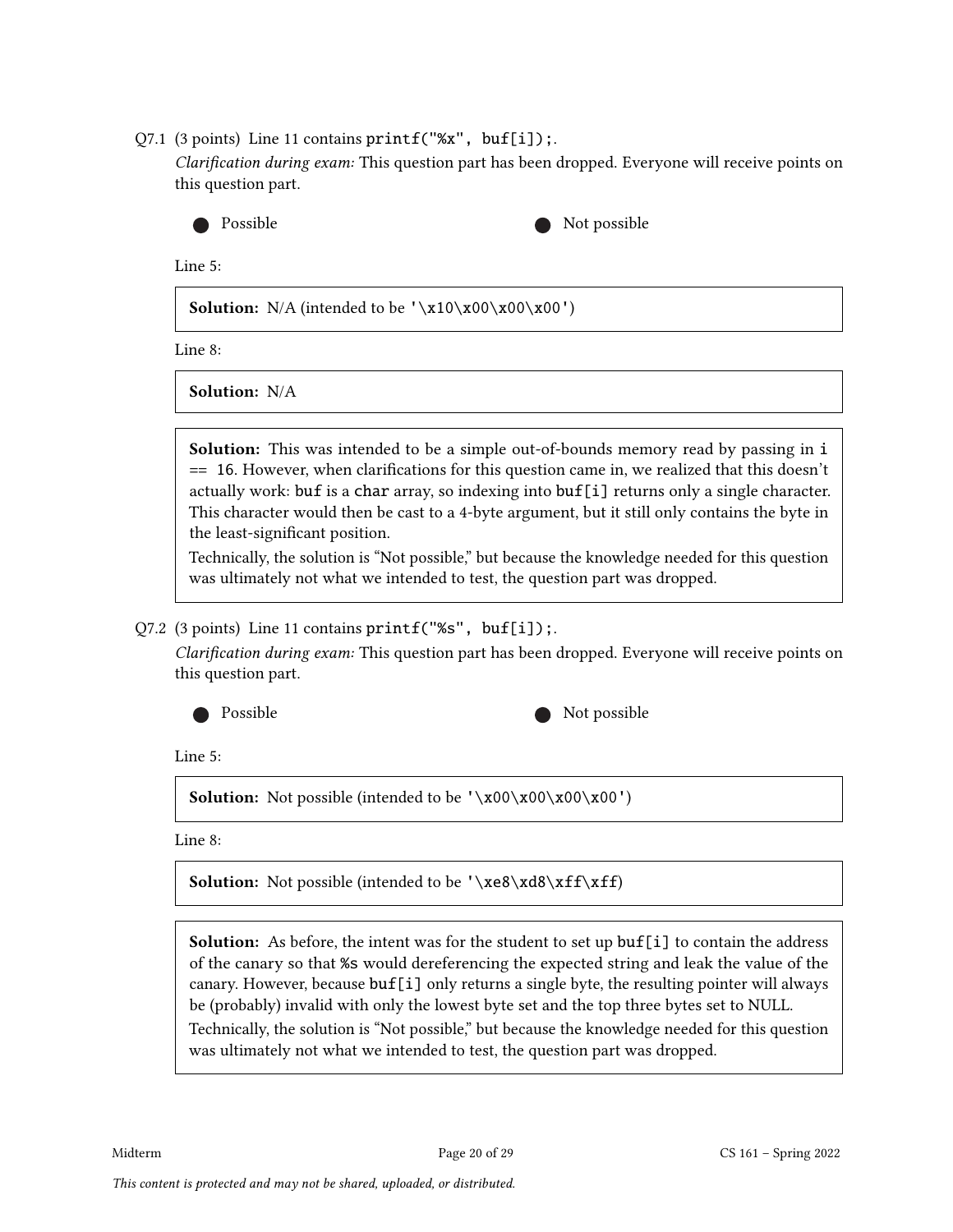Q7.3 (3 points) Line 11 contains gets(buf);.

O Possible Not possible

Line 5:

Solution: N/A

Line 8:

Solution: N/A

Solution: There's not much we can do here as an attacker: there's no way to execute arbitrary shellcode to leak the canary, because we'd have to bypass the canary somehow; and there's no way of leaking the canary value directly as there are no read commands, only write commands.

Q7.4 (3 points) Line 11 contains printf("%s", buf);.

 $\bigcap$  Possible Not possible

Line 5:

Solution: Not possible

Line 8:

Solution: Not possible

Solution: There's not much we can do here as an attacker: fread and fgets are used correctly, and we've safely escaped our printf call here.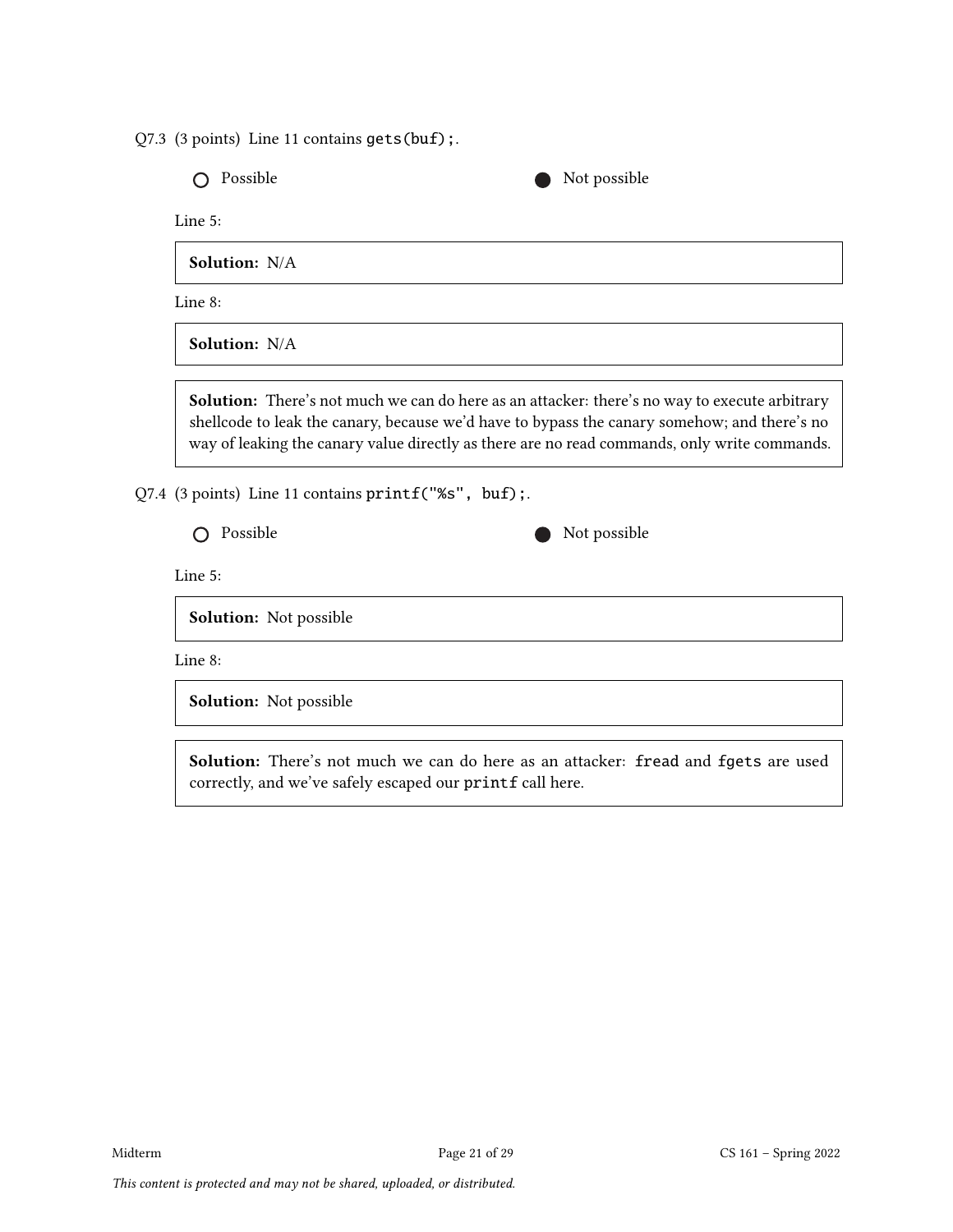Q7.5 (5 points) For this subpart only, enter an input that allows you to leak a single character from memory address 0xffffd8d7. Mark "Not possible" if this is not possible. Line 11 contains printf("%c", buf[i]);.

| Possible                                      | Not possible                                                                                                                                                                 |  |  |  |
|-----------------------------------------------|------------------------------------------------------------------------------------------------------------------------------------------------------------------------------|--|--|--|
| Line $5:$                                     |                                                                                                                                                                              |  |  |  |
| Solution: '\xff\xff\xff\xff'                  |                                                                                                                                                                              |  |  |  |
| Line 8:                                       |                                                                                                                                                                              |  |  |  |
| <b>Solution:</b> Not needed                   |                                                                                                                                                                              |  |  |  |
|                                               | <b>Solution:</b> We can set i to -1 to read a value one byte below the buffer. We know that -1 is<br>0xfffffffff in two's complement, so we just enter that for the integer. |  |  |  |
| Q7.6 (6 points) Line 11 contains printf(buf); |                                                                                                                                                                              |  |  |  |
| Possible                                      | Not possible                                                                                                                                                                 |  |  |  |
| Line 5:                                       |                                                                                                                                                                              |  |  |  |

Solution: Not needed

Line 8:

Solution: '%c%c%c%c%c%x'

Solution: This is just a simple format string attack: We just need to walk our way up the stack using %c specifiers until we reach canary, at which point we can dump the value of the canary using a %x.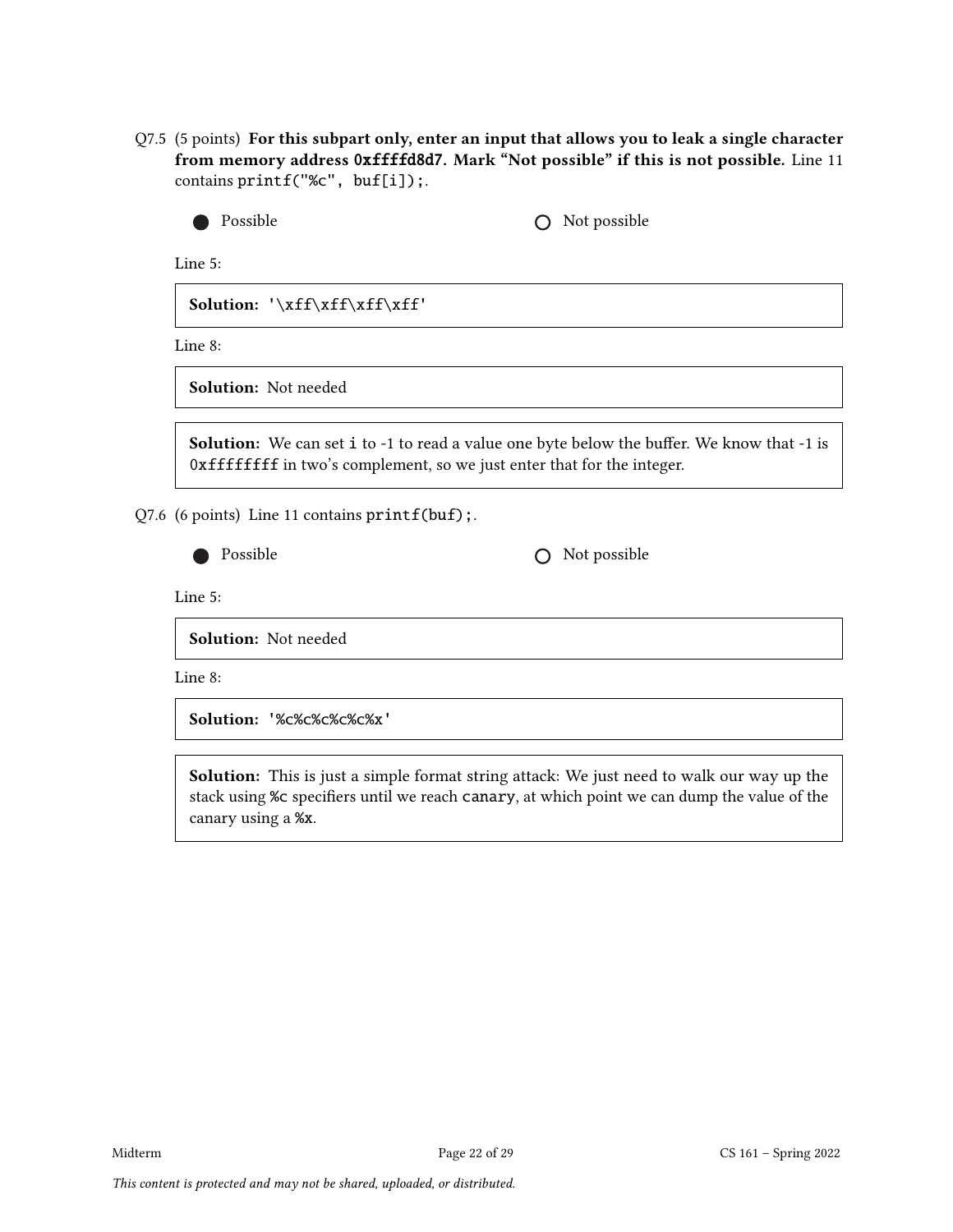Q7.7 (6 points) Line 11 contains  $print(i);$ .

Possible **C** Not possible

Line 5:

Solution: Approach 1: '\xe8\xd8\xff\xff' Approach 2: '\xd8\xd8\xff\xff'

Line 8:

Solution: Approach 1: Not needed Approach 2: '%c%c%c%c%c%x'

Solution: The first option is simple: Use the integer as a pointer directly to the stack canary, which causes it to be leaked since it's contents will be treated as the format string and directly printed out (since it's unlikely for it to contain a format specifier).

The second option is identical to the previous subpart, except for the fact that we're printing i instead of buf - as such, we need to set this up such that i is a pointer to the format string specifier, which resides at buf. We can do this by setting i to this address, so that when it's passed into printf, it's treated identically to passing in buf directly.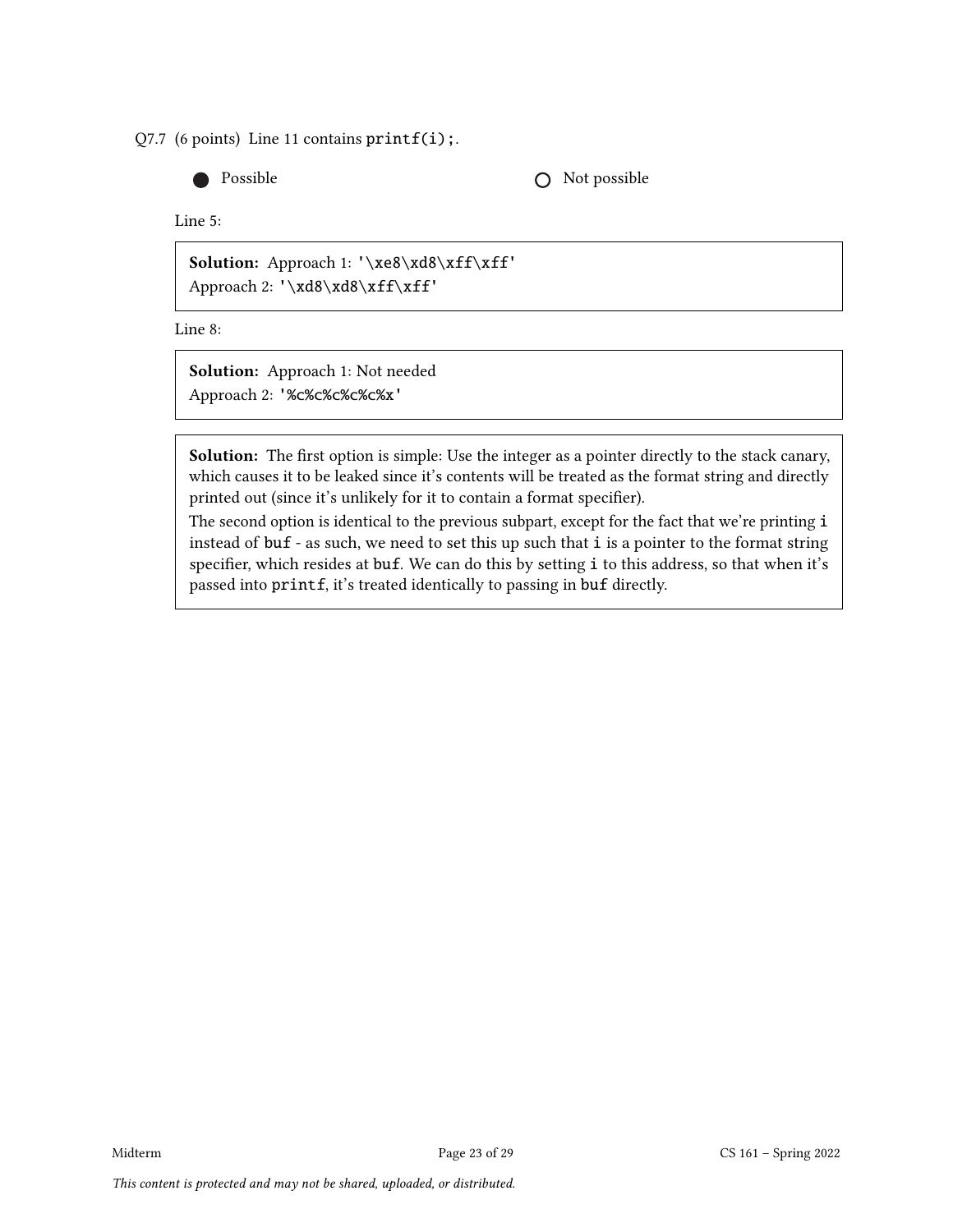## Q8 Copperhead (26 point)

Consider the following vulnerable C code:

```
1 struct vtable {
2 void (*\text{ his})(\text{void}); // function pointer
3 void (* snack ) (void); // function pointer
4 void (* bite ) (void); // function pointer
5 };
6
7 struct snake \{8 char name [16];
9 \vert struct vtable *vtable_ptr;
10 };
11
12 void snake_bite (void) { printf ("ouch!\n"); }
13 void viper_bite (void) { printf ("ouch + venom!\n"); }
14
15 int main (void) {
16 struct v table snake_v table = { NULL, NULL, snake_bite };
17 struct vtable viper_vtable = { NULL, NULL, viper_bite };
18 struct snake copperhead;
19 char venom \lceil 32 \rceil;
20 int i:
21
22 \vert /* Make copperhead. */
23 copperhead vtable ptr = &viper vtable;
24 fgets (venom, size of venom, stdin);
25 for (i = 0; i <= 16; i++) {
26 copperhead . name [i] = \text{venom}[i];27 }
28
29 copperhead . v table _ptr -> bite ();
30
31 return 0;
32 }
```
Assume you are on a little-endian 32-bit x86 system. Assume that there is no compiler padding or saved additional registers in all questions. Assume there are no memory safety defenses enabled.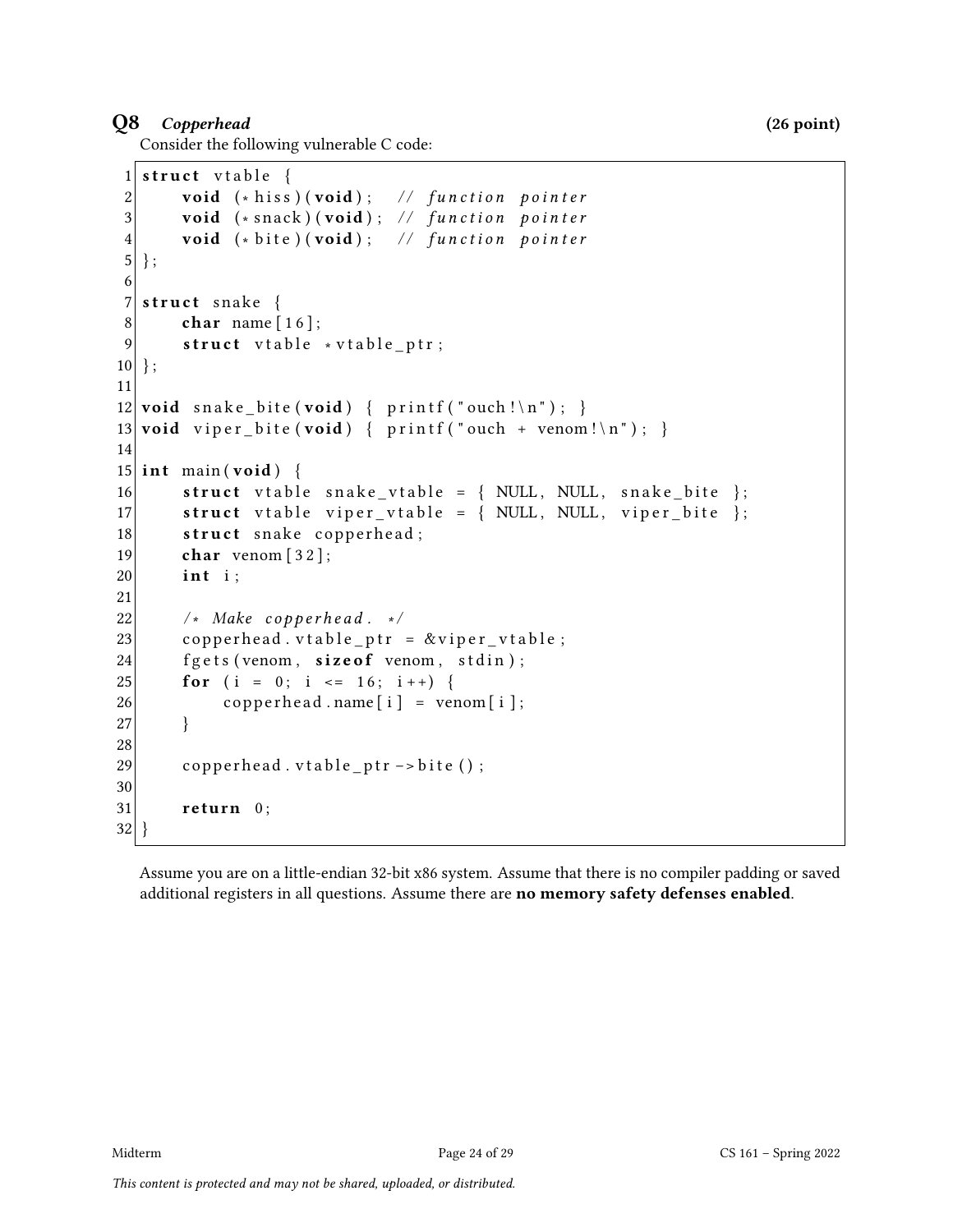Q8.1 (5 points) Fill in the following stack diagram, assuming that the program is paused at Line 22. There are no extra rows. Each row should contain one struct member or variable from the following (not all options will be used):

|           |                   |  | copperhead.name copperhead.vtable_ptr | address of fgets   |
|-----------|-------------------|--|---------------------------------------|--------------------|
|           | i                 |  | address of printf                     | snake_vtable.bite  |
|           | snake_vtable.hiss |  | snake_vtable.snack                    | venom              |
|           | viper_vtable.bite |  | viper_vtable.hiss                     | viper_vtable.snack |
|           |                   |  | <b>Stack</b>                          |                    |
|           |                   |  | RIP of main                           |                    |
|           |                   |  | SFP of main                           |                    |
|           |                   |  |                                       |                    |
|           |                   |  |                                       |                    |
|           |                   |  |                                       |                    |
|           |                   |  |                                       |                    |
|           |                   |  |                                       |                    |
|           |                   |  |                                       |                    |
|           |                   |  |                                       |                    |
|           |                   |  |                                       |                    |
|           |                   |  |                                       |                    |
|           |                   |  |                                       |                    |
|           |                   |  |                                       |                    |
|           |                   |  |                                       |                    |
|           |                   |  |                                       |                    |
| Solution: |                   |  |                                       |                    |
|           |                   |  | RIP of main                           |                    |
|           |                   |  | SFP of main                           |                    |
|           |                   |  | snake_vtable.bite                     |                    |
|           |                   |  | snake_vtable.snack                    |                    |
|           |                   |  | snake_vtable.hiss                     |                    |
|           |                   |  | viper_vtable.bite                     |                    |
|           |                   |  | viper_vtable.snack                    |                    |
|           |                   |  | viper_vtable.hiss                     |                    |
|           |                   |  | copperhead.vtable_ptr                 |                    |
|           |                   |  | copperhead.name                       |                    |
|           |                   |  | venom                                 |                    |
|           |                   |  | i                                     |                    |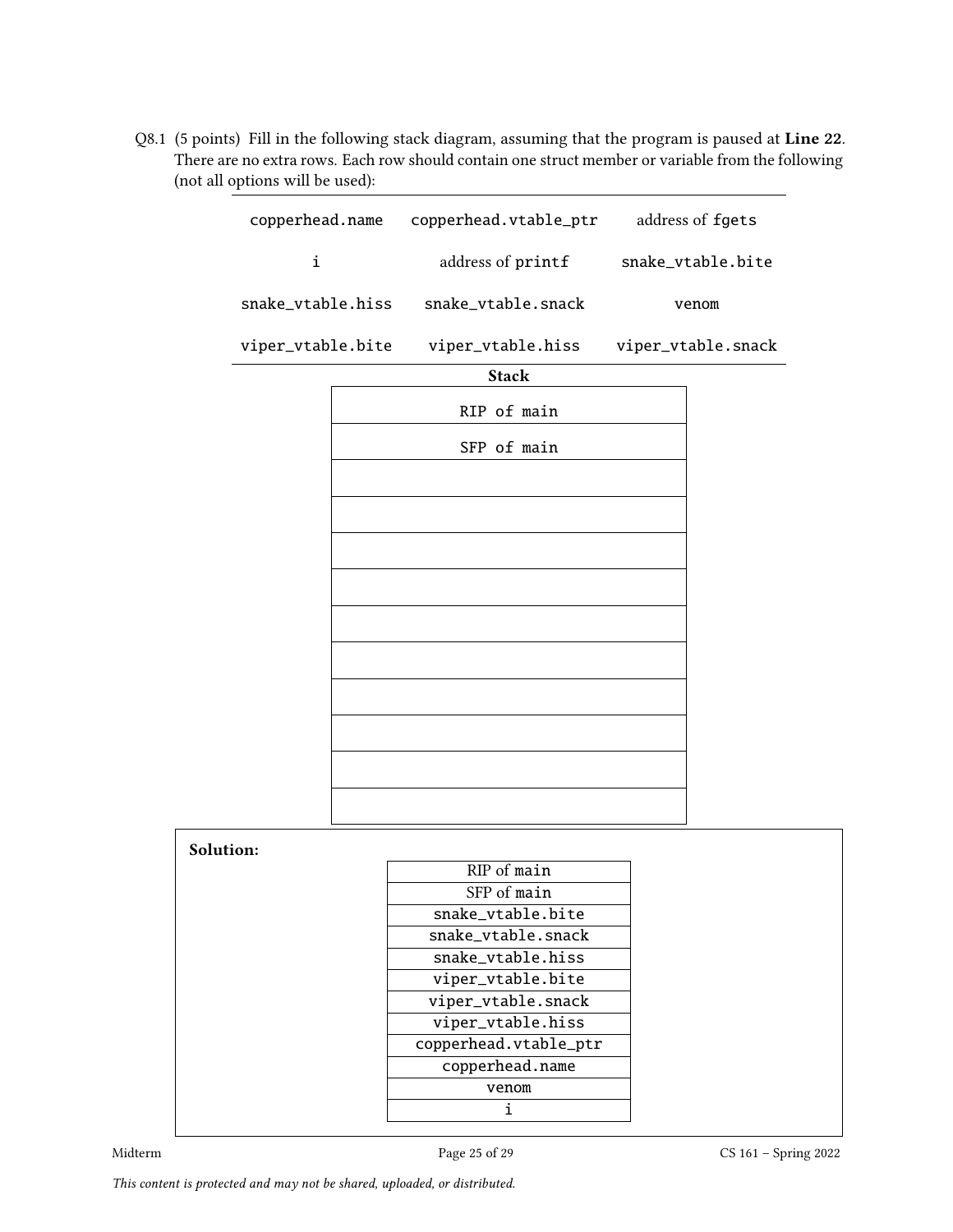Q8.2 (3 points) Which of the following lines contains a memory safety vulnerability?



**Solution:** The vulnerable line of code is Line 25 as there is a  $\leq$  operator which will cause an off-by-one vulnerability.

Line 12 is not vulnerable as it is a function definition and the printf statement inside of the function does not take any arguments from the attacker.

Line 16 is not vulnerable as it simply is the initialization of the struct vtable.

Line 19 is not vulnerable as it is the initialization of the venom array.

Line 23 is not vulnerable as it is setting the vtable\_ptr to point to the address of viper\_vtable.

Line 24 is not vulnerable as the length of the input to venom is controlled by the fgets statement, so we cannot overflow venom.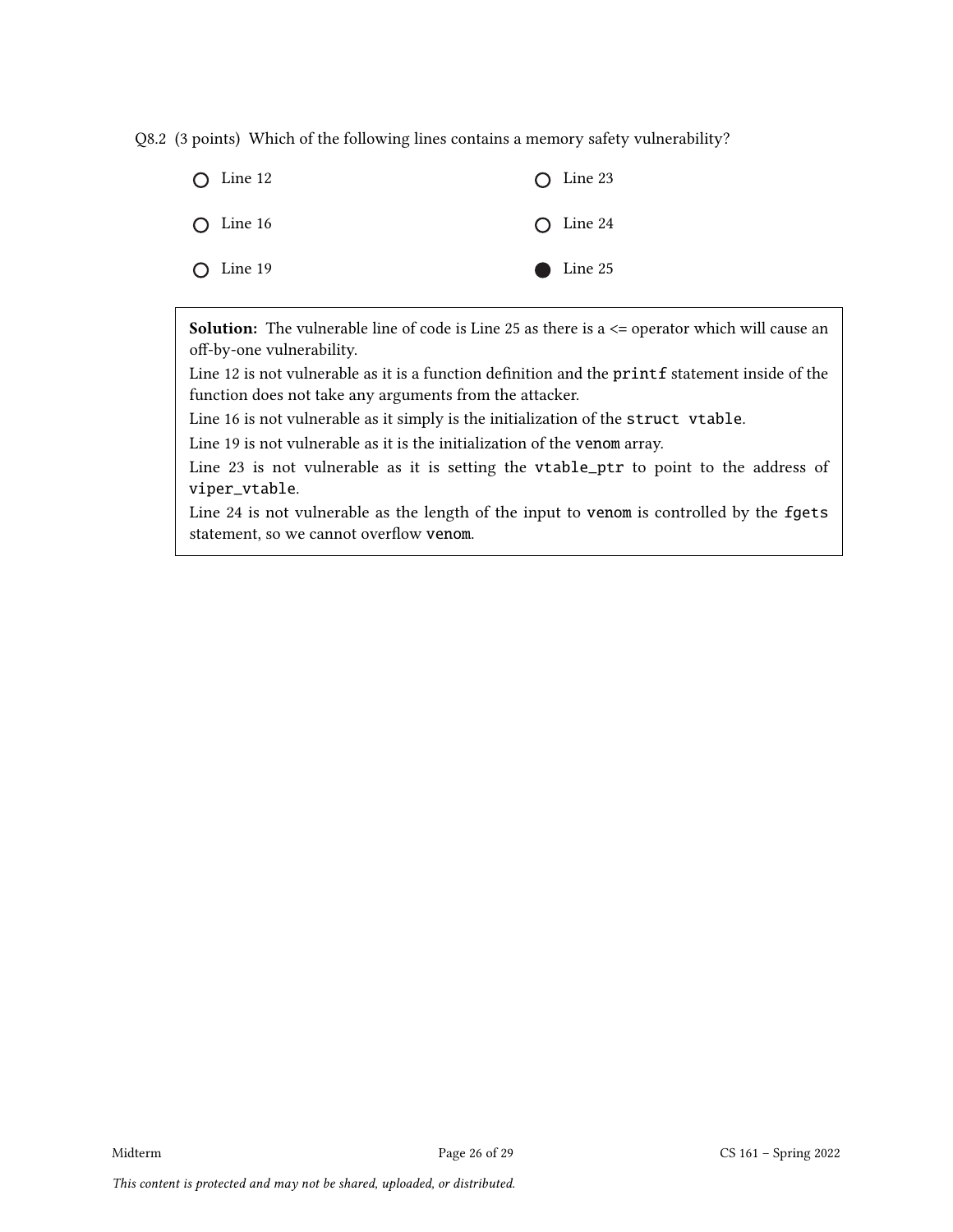Q8.3 (10 points) Assume that, at Line 22, the value of the ESP is 0xffff9308. Provide an input to the program that will cause a malicious 8-byte shellcode to be executed. You may reference the variable SHELLCODE in your exploit. Write your answer in Python 2 syntax (just like in Project 1).

Solution: Off-by-one overwrites the LSB of copperhead.vtable\_ptr, so we can trick the program into thinking that the struct vtable exists at the start of the venom buffer. Based on this, we can place a pointer to the shellcode at the location at which the program will look for the bite function (eight bytes offset from the start of the vtable), and place the shellcode in the remaining space that we have.

```
0xffff9348 [ ][ ][ ][ ] viper_vtable.bite
0xffff9344 [ ][ ][ ][ ] viper_vtable.snack
0xffff9340 [ ][ ][ ][ ][ ][ ][ ][ ][ ][ ][ ][ ][ ][ ][ ][ ][ ][ ][ ][ ][ ][ ][ ][ ][ ][ ][ ][ ][ ][ ]0xffff933c [40 --> X = 0c][93][ff][ff] copperhead.vtable_ptr
0xffff9338 [ ][ ][ ][ ] copperhead.name
0xffff9334 [ ][ ][ ][ ] copperhead.name
0xffff9330 [ ][ ][ ][ ] copperhead.name
0xffff932c [ ][ ][ ][ ] copperhead.name
0xffff9328 [ ][ ][ ][ ]venom
0xffff9324 [ ][ ][ ][ ] venom
0xffff920 [ ][ ][ ][ ] venom
0xffff931c [ ][ ][ ][ ] venom
0xffff9318 ['A']['A']['A']['A'] venom
0xffff9314 [0c][93][ff][ff] venom [fake viper_vtable.bite]
0xffff9310 [SH][SH][SH][SH] venom [fake viper_vtable.snack]
0xffff930c [SH][SH][SH][SH] venom [fake viper_vtable.hiss]
0xffff9308 [ ][ ][ ][ ] i
answer: SHELLCODE + '\x0c\x93\xff\xff\' + 'A' * 4 + '\x0c'
```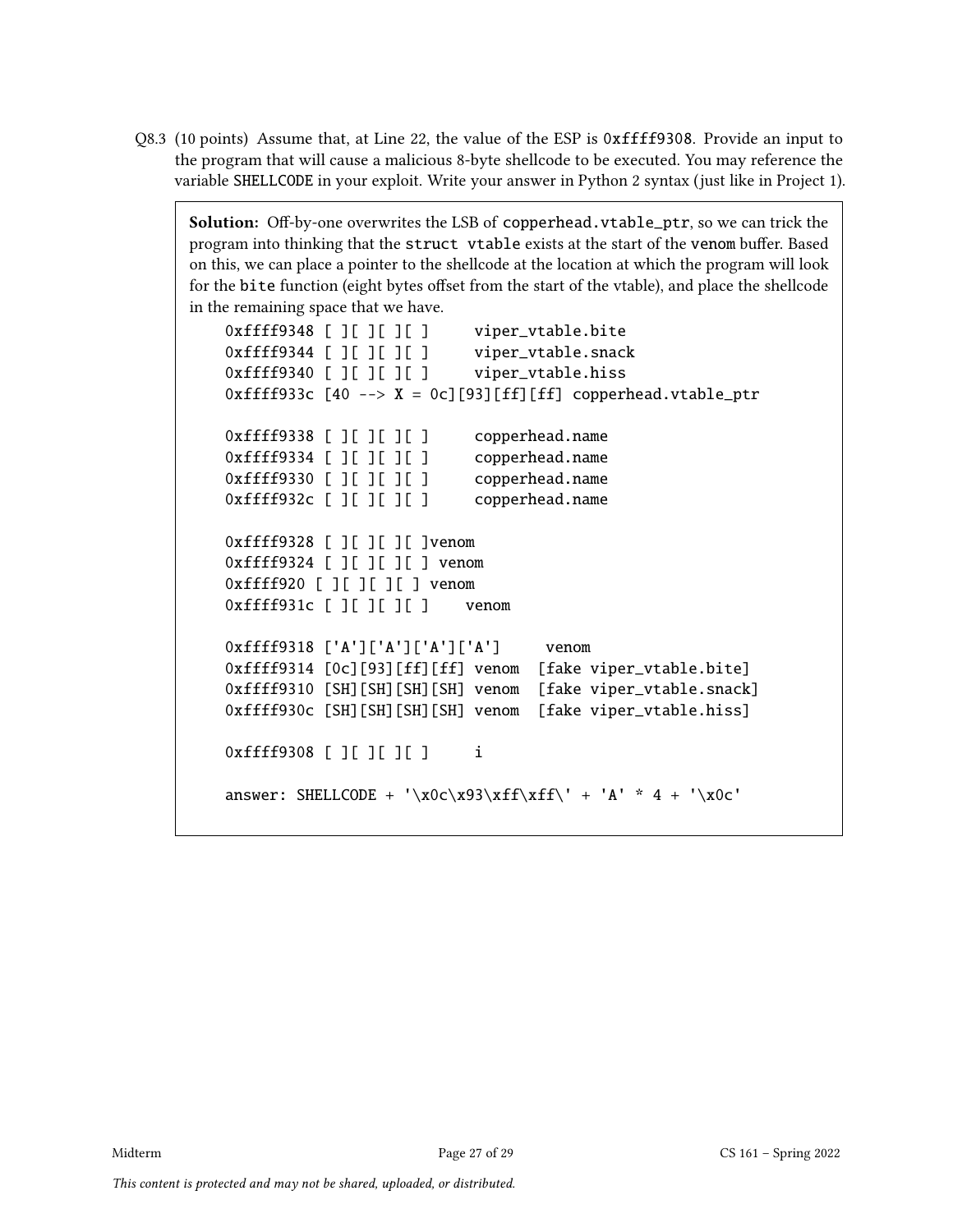- Q8.4 (3 points) Assume an attacker has successfully carried out the above exploit. At what point will execution jump to shellcode?
	- When Line 24 is executed
	- When Line 26 is executed
	- When Line 29 is executed
	- When snake\_bite returns
	- When viper\_bite returns
	- O When main returns

Solution: The basis of our exploit relied on changing the vtable\_ptr to point to inside our buffer, where it will interpret the 3rd word above the beginning of the pointer as the new address of bite. Because the address of the bite function pointer now appears to be our shellcode, it will execute when bite is called on line 29.